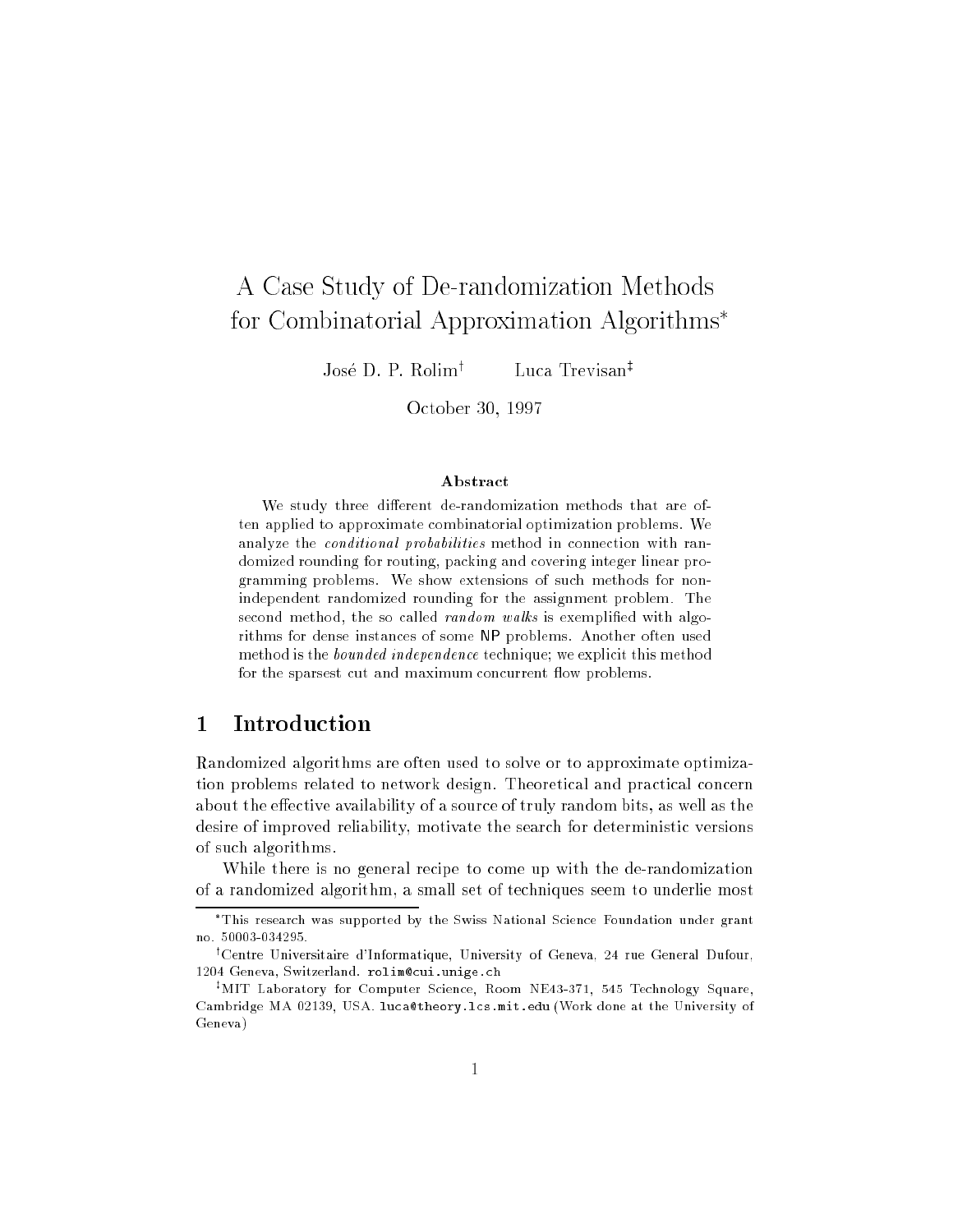of the known results, such as the method of conditional probabilities, the use of random walks in expander graphs and k-wise independency techniques. In general, randomization is used to provide a combinatorial structure with certain properties, using the probabilistic method. In such cases, a deterministic construction of such an ob ject can be a very hard task; a good rule of the thumb is to prove that an object with somewhat weaker properties suffices for the algorithm, and then develop a deterministic construction of an ob ject of the latter type. The particular de-randomization method to be applied will depend on which properties are to be preserved in the deterministic version of the algorithm. In this paper we will see a number of examples of randomized approximation algorithms that can be de-randomized with one of the above mentioned techniques.

Several approximation algorithms for network design problems are somewhat related to linear programming (or generalizations of linear programming). Once an optimization problem is formulated as an integer mathematical programming problem, the relaxation over the reals can be used to develop approximation algorithms in one of the following way:

- 1. Primal/dual algorithms: the algorithm finds a feasible solution for the problem of interest and a feasible solution for the dual of its relaxation; the ratio between the costs of the two solutions is at most some constant  $r$ . Then the solution is  $r$ -approximate.
- 2. Rounding: an optimum (or near-optimum) solution is found for the relaxation, and it is rounded to yield an integer solution. The ratio between the cost of the rounded solution and the fractional one is at most  $r$ . Then the rounded solution is  $r$ -approximate.

In the first case, the linear programming formulation is used just as a conceptual tool to prove the approximation bound. In the second case, the relaxation is actually solved. Rounding a fractional solution is, in general, a difficult task. Randomization is a primary tool. The algorithms we shall consider in this paper use randomization to find a rounded solution. Despite the similarity in the structure, the algorithms are quite different, and their de-randomization requires different techniques, that are a good illustration of the different ways a randomized algorithm can be de-randomized.

In general, the way randomization is used in the algorithm calls for the proper de-randomization method. The method of conditional probabil*ities* (and its generalizations) is suitable when we have a set of  $0/1$  values  $x_1, \ldots, x_n$  that are chosen independently with probability  $p_1, \ldots, p_n,$  and the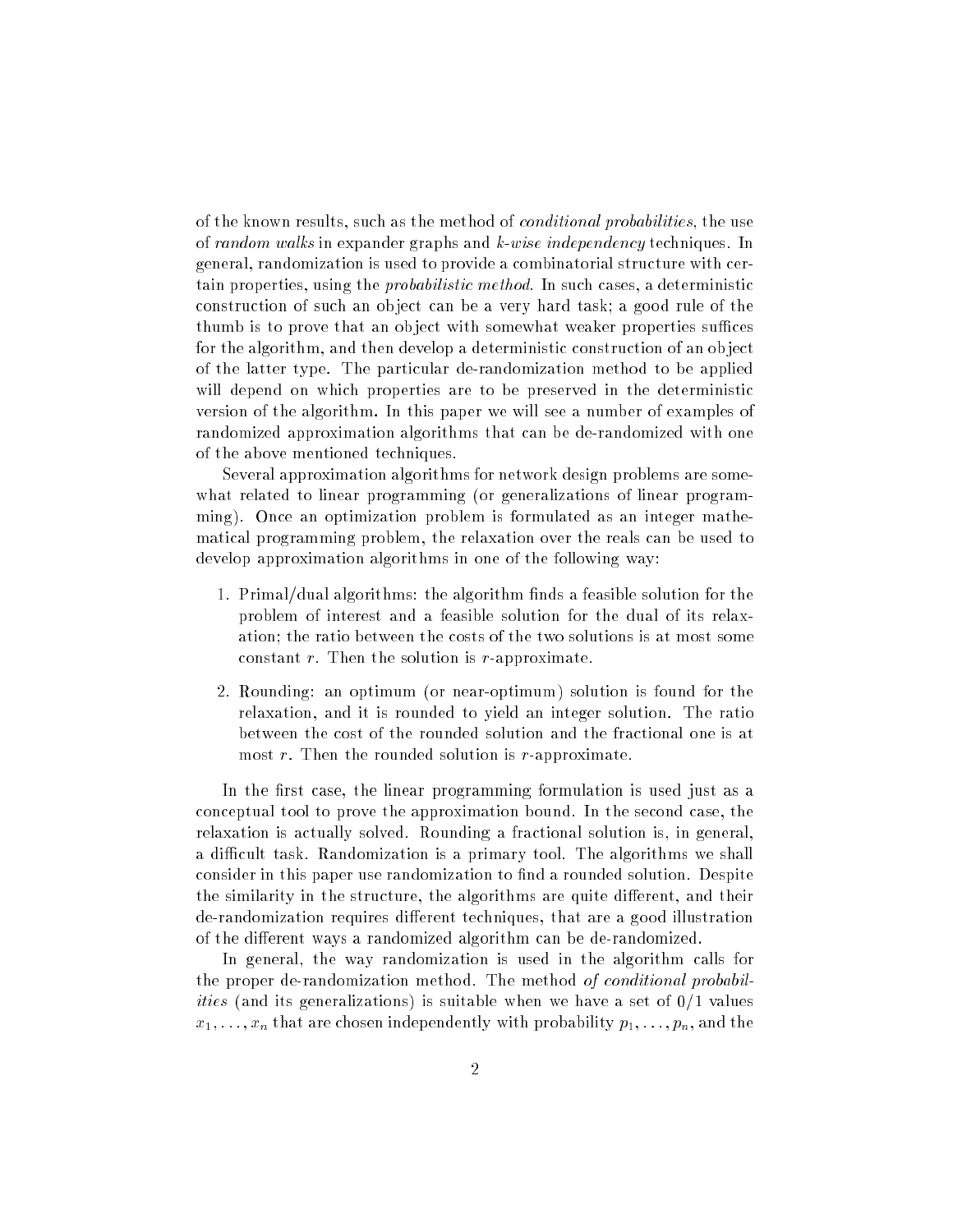ob jective function is a linear combination of such values. Randomized rounding falls in this case. Another classical use of randomness is to sample a small set of points from some larger space. Several methods are known to sample using few random bits. In several cases, the number of random bits can be made logarithmic and thus a trivial exhaustive de-randomization is possible. In some cases, randomization is used to construct combinatorial structures with variables that are  $k$ -wise independent. The de-randomization technique then consists in finding a probability distribution which assigns a non-zero probability to only a polynomial number of solutions while preserving the k-wise independency. On this way an approximation solution is guaranteed to exist and it can be searched in polynomial time deterministically.

The above three scenarios that are themselves a random sample out of a somewhat larger variety and a combination of them are explained via some case studies.

Randomized rounding for routing, and packing and covering ILP. Randomized rounding was introduced in Raghavan and Thompson (1987), Raghavan (1988). It allows to approximate routing problems as well as problems that can be formulated as integer linear programs in packing or covering form. The approximation guarantee is proved using Cherno bounds. De-randomization involves the use of *pessimistic estimators*, a generalization of the method of conditional expectation. Srinivasan (1996) has improved Raghavan's bound for set cover, and has provided pessimistic estimators to de-randomize his algorithm.

Non-independent randomized rounding for the assignment problem. Arora, Frieze and Kaplan (1996) develop a version of randomized rounding for assignment problems (where the solution is a one-one function between two sets of  $n$  objects). Applications include the linear arrangement problem in dense graphs. Randomization is used in two phases of their algorithm: an *oversampling* phase and a *merging* phase. Chernoff bounds are used in the proof of correctness. De-randomization uses (de)randomized rounding to simulate the sampling and merging.

Random walks for optimization problems. Dense instances of many NP-hard problems have been given polynomial time approximation algorithms by Arora, Karger and Karpinski (1995). Their approach is based on an exhaustive sampling and a subsequent phase of rounding. The exhaustive sampling is de-randomized via random walks on expanders while the second phase is de-randomized via conditional probabilities.

Min Cut. Linial, London and Rabinovich (1994) (and independently Aumann and Rabani (1994)) show that the sparsest cut and its dual the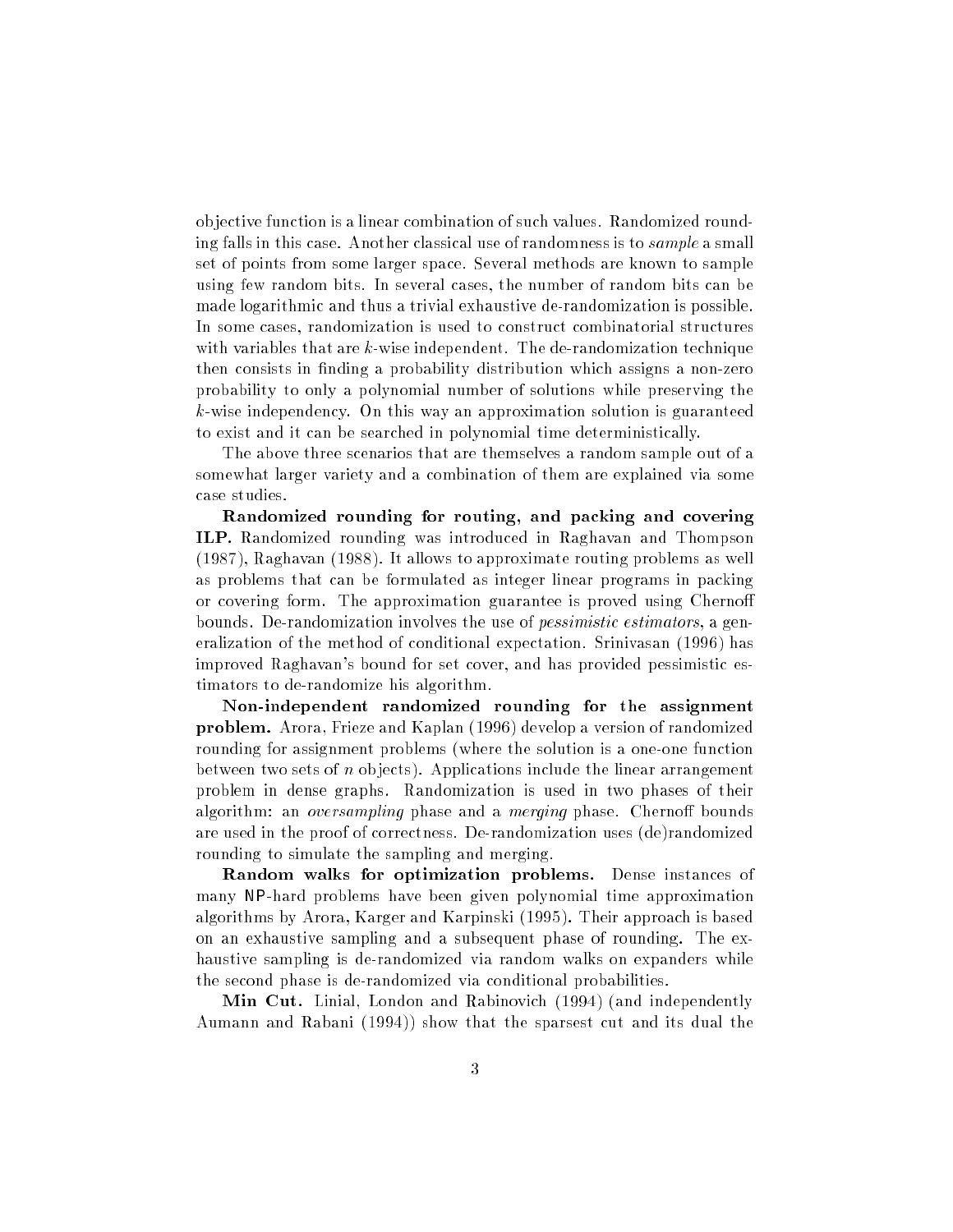concurrent flow problem can be approximated within a factor  $O(\log k)$ . The algorithm uses a mapping of a certain metric (obtained by solving a linear programming relaxation of the problem) into a  $\ell_1$  metric. Randomization is used to generate the mapping. Linial, London and Rabinovich (1995) have successively found a deterministic way of constructing the mapping (even if it requires more dimensions than the original one). Garg (1995) has independently found a deterministic algorithm for the special case of sparsest cut.

Open questions. We remark that for some important network optimization problems, only randomized approximation algorithms are known. One example is the all-terminal network reliability problem (Karger (1995)), a  $\#P$ -hard counting problem. A more important one is the Euclidean TSP and Steiner Tree problems, for which Arora [Aro97] developed randomized quasi-linear time approximation schemes. Arora's algorithms are trivially de-randomizable, but the trivial de-randomization increases the running time. A quasi-linear time de-randomized algorithm would be a ma jor result.

### 2 Random Rounding and Conditional Expectation

The framework is as follows. Say that we have a probability space  $\{ \mathbf{r}, \{0,1\} \}$  ) and a set of good strings  $\|A\| \leq \{0,1\}$  -such that  $\mathbf{r}(A) \geq \epsilon$  for some  $\epsilon > 0$ ; assume also that the algorithm that we want to to de-randomize uses randomness only to find a string  $\mathbf{x} \in A$ .

A deterministic algorithm can construct such a string in the following way. For  $i = 0, 1, \ldots, n$  and  $(v_1, \ldots, v_i) \in \{0, 1\}$ , let us call  $F_{b_1, \ldots, b_i} = \text{Pr}[\mathbf{x} \notin$  $A|x_1 = b_1, \ldots, x_i = b_i$ . Of course we have  $P^0 = 1 - \Pr[A] < 1$ , moreover we have that, for any  $i$  and any  $(\theta_1,\ldots,\theta_i),$  either  $P_{b_1,\ldots,b_i,0}\leq P_{b_1,\ldots,b_i}$  or  $P_{b_1,...,b_i,1} \leq P_{b_1,...,b_i}$ . Observe that  $P_{b_1,...,b_n}^{\cdots}$  is either equal to 0 or 1, and is equal to 1 if  $\mathcal{N}$  if  $\mathcal{N}$  if  $\mathcal{N}$  and  $\mathcal{N}$  and  $\mathcal{N}$  are  $\mathcal{N}$  and  $\mathcal{N}$ 

#### algorithm cond-prob

 $\text{if} \,\, F^*_{b_1,...,b_{i-1},0} \leq F^{}_{b_1,...,b_{i-1}} \text{ then}$  $b_i := 0$ else  $b_i := 1;$ return  $(b_1, \ldots, b_n);$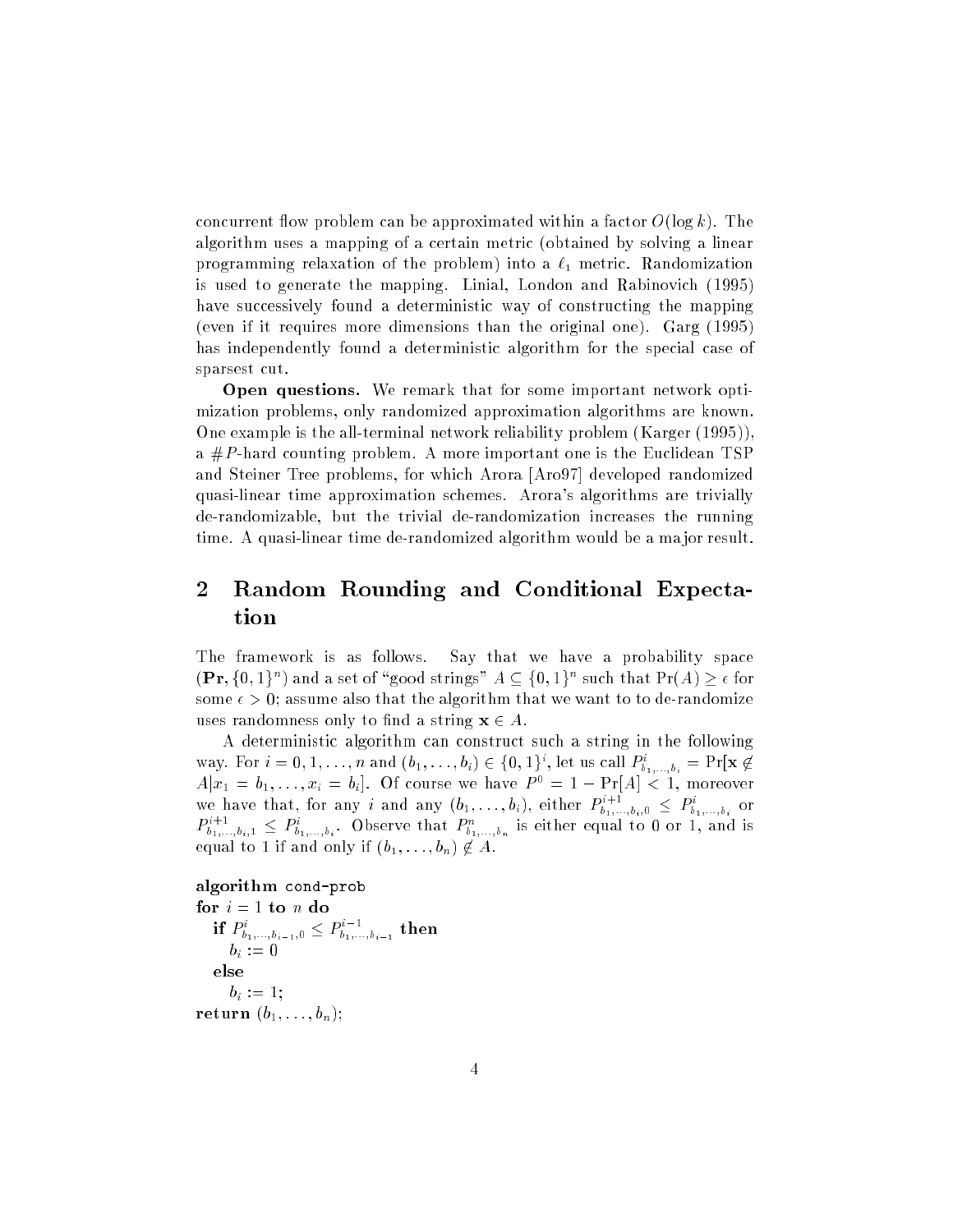The above algorithm maintains the invariant that, at any iteration of the **for** loop,  $b_i$  receives a value such that  $F_{b_1,...,b_i} \leq F_{b_1,...,b_{i-1}}$ . By induction, this implies that  $F_{b_1,\ldots,b_n} \leq F^* \leq 1$ , and so  $F_{b_1,\ldots,b_n} = 0$  and  $(v_1,\ldots,v_n) \in A$ .

This method could, in principle, be applied to almost any randomized algorithm. In practice, however, the computation of the conditional probabilities is an utterly complicated task.

A careful examination of the proof of correctness of the method reveals that it is not really necessary to exactly compute all the conditional probabilities. This is formalized below

**Definition 2.1** A pessimistic estimator for set A and probability distribution Pr is a set of values  $\{U^*_{b_1,...,b_i}\}_{(b_1,...,b_i)\in\{0,1\}^i}$  such that the following properties hold.

- 1.  $U^0 < 1$ ;
- 2. 8i = 0; : : : ; n 1, for al l (b1; : : : ; bi) <sup>2</sup> f0; 1g<sup>i</sup> , U<sup>i</sup> b1;:::;bi  $\min\{U_{b_1,\ldots,b_i,0}\,, U_{b_1,\ldots,b_i,1}\};$
- 3.  $\forall i \equiv 0, \ldots, n, for \; all \; (o_1, \ldots, o_i) \in \{0, 1\}^{\cdot}, \; F_{b_1, \ldots, b_i} \leq U_{b_1, \ldots, b_i}^{\cdot}.$

If we have an algorithm that computes  $U_{b_1,\ldots,b_i}$  in poly $(n)$  time, then we are done: we can run algorithm cond-prob using  $\overline{U}^i_{b_1,...,b_i}$  in place of  $\overline{P}^i_{b_1,...,b_i}$ . The proof of correctness is the same.

ATTRIBUTIONS AND RELATED WORK. The method of conditional probabilities is a standard way to obtain deterministic constructions out of an existence proof that involves the probabilistic method. A clear exposition is in  $[ASS2]$ . Pessimistic estimators are defined in  $[Raq88]$ .

#### 2.1 Rounding Integer Linear Programs

Randomized rounding is an algorithmic technique that is suitable of derandomization using conditional probabilities. The general framework is as follows: we have a problem that can be formulated as an integer linear program (ILP) with  $0/1$  variables. We relax the ILP to a linear program (LP) and we solve it to optimality. Then, we interpret the fractional solution obtained on this way as a probability distribution over the variables. The constraints of the LP are satised with high probability and the expected value of the ob jective function is close to the value of the relaxation.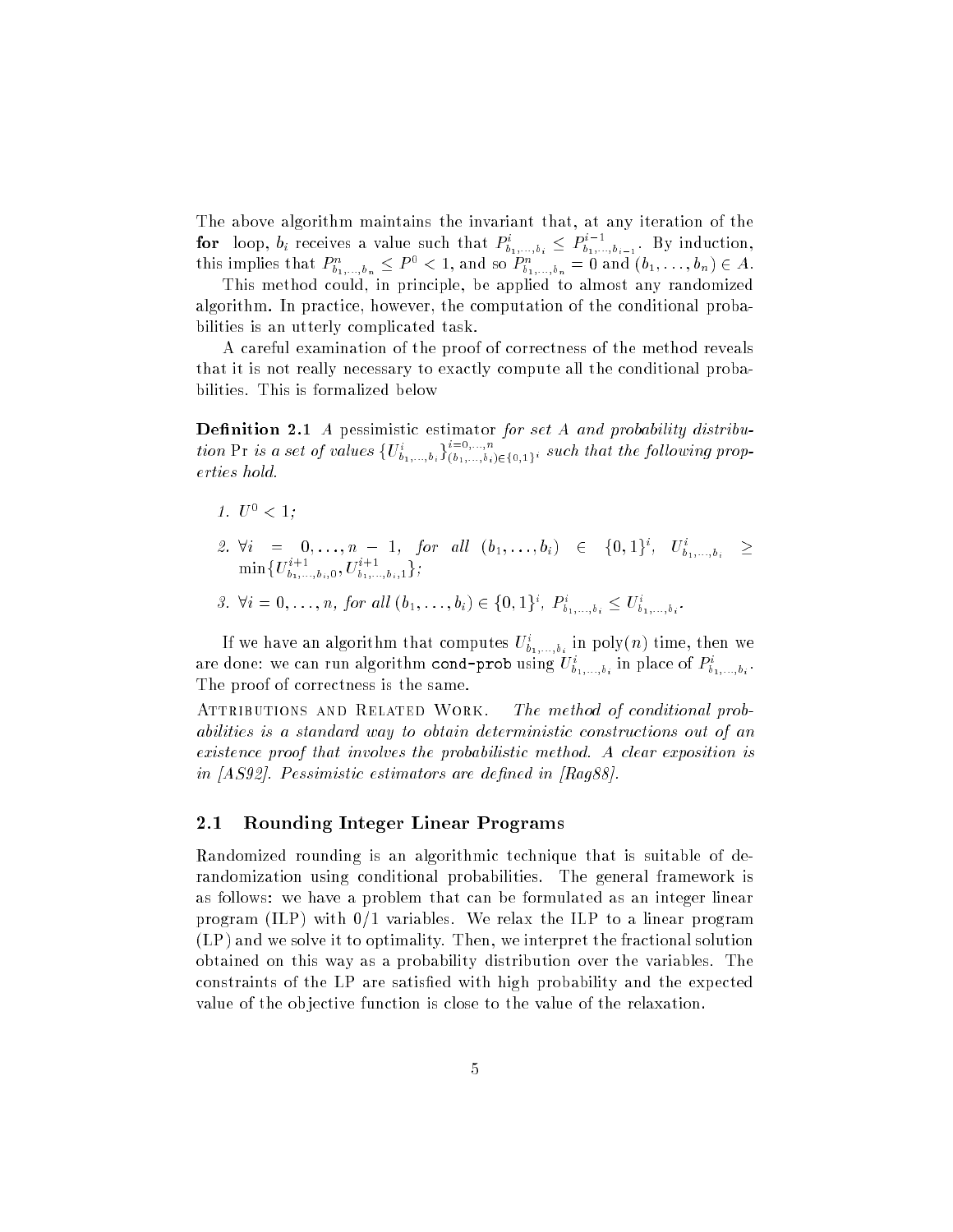**Theorem 2.2** Let  $\mathbf{x} = (x_1, \ldots, x_n)$  be a vector satisfying  $\mathbf{a} \cdot \mathbf{x} = 0, \mathbf{0} \leq$  $x_i \leq 1$ . Define the random variables  $y_1, \ldots, y_n$  such that  $y_i$  is equal to 1 with probability  $x_i$  and equal to 0 with probability  $(1 - x_i)$  then, for any  $f > 0$ , the following holds with probability at least  $(1 - n +)$ :

$$
b - a_{\max} \sqrt{fn \log n} \le \mathbf{a}^T \cdot \mathbf{y} \le b - a_{\max} \sqrt{fn \log n}
$$
 (1)

where  $a_{\text{max}} = \max_i |a_i|$ .

The Theorem also holds for rounding inequalities. It is also clear that the Theorem can be extended to systems of  $m$  equations; in this case the error will be  $a_{\text{max}}\sqrt{fn \log mn}$ . Let **x**' be a fractional solution to the following linear program.

$$
\begin{array}{ll}\n\text{max} & \mathbf{c}^T \cdot \mathbf{x} \\
\text{Subject to} & A\mathbf{x} \le \mathbf{b} \\
& 0 \le \mathbf{x} \le 1\n\end{array}
$$

Construct an integer solution y probabilistically by setting, independently for any  $j, y_j = 1$  with probability  $x_j$  and  $y_j = 0$  with probabil-Ity  $1 - x_i$ . With high probability, the resulting solution has cost at least  $(1-o(1))\mathbf{c}^T\cdot\mathbf{x}'$  and satisfies

$$
A\mathbf{y} \le b + O(M_A \sqrt{n \log n})\tag{2}
$$

where  $M_A$  is the largest entry of A.

The above fundamental results have direct application to randomized approximation algorithms for routing problems and for problems expressible as integer linear programs in packing or covering forms (that generalize, respectively, hypergraph matching and set cover).

De-randomization uses a pessimistic estimator and yield the following result.

**Theorem 2.3** There exists a polynomial time algorithm that given a vector  $\alpha$  , and  $\alpha$  is the contract of  $\alpha$  and a matrix  $\alpha$  matrix  $\alpha$  . Then a vector and  $\alpha$  $\mathbf{y} = y_1, \dots, y_n \in \{0, 1\}^n$  such that

$$
A\mathbf{x} - O(A_{\max}\sqrt{n\log n}) \le A\mathbf{y} \le A\mathbf{x} + O(A_{\max}\sqrt{n\log mn})
$$
 (3)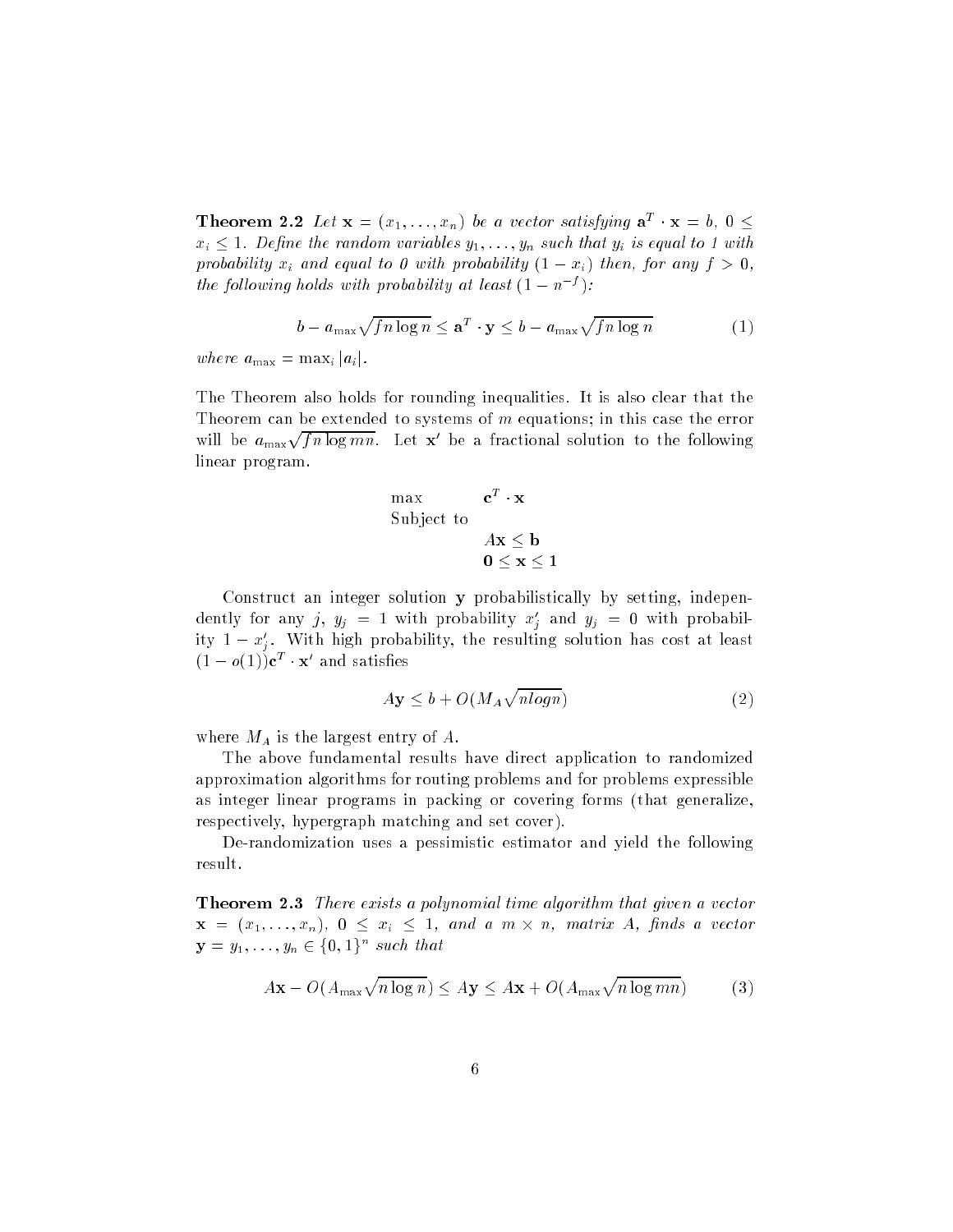where  $a_{\max} = \max_{i,j} |a_{i,j}|$ . In addition, for the rows of A with all nonnegative entries, the stronger bound

$$
\sum_{i} a_{i,j} x_j - O(a_j^{\max} \log n) \le \sum_{j} a_{i,j} y_j \le \sum_{i} a_{i,j} x_j + O(a_j^{\max} \log n)
$$

*holds, where*  $a_i$  =  $\max_i |a_{i,j}|$ .

The very notion of pessimistic estimator has been introduced in order to prove Theorem 2.3 [Rag88].

ATTRIBUTIONS AND RELATED WORK. Random rounding has been introduced by Raghavan and Thompson [RT87]. The de-randomized rounding using a pessimistic estimator is due to Raghavan [Rag88]. Both results are also presented in Raghavan's PhD Thesis [Rag86].

Random rounding has been used to develop approximation algorithms for the Maximum Satisfiability problem  $[GW94]$  and the Constraint Satisfaction problem [Tre96]. In these algorithms, the probability distribution used to round the variables is not the solution of the relaxation, but rather a convex combination of the solution of the relaxation and of the uniform distribution. The de-randomization of these algorithms is easier since, basically, any  $0/1$ solution is feasible.

Theorem 2.2 can be improved in special cases, for example for resourceconstrained scheduling problem [SS96] and for packing and covering integer linear programs [Sri95]. In both cases, the authors de-randomize their rounding schema using new pessimistic estimators.

### 3 Extensions of Random Rounding and Random Walks

Another useful de-randomization technique is based on random walks on graphs. Let  $G(V, E)$  be an undirected graph and let  $v_1, v_n \in V$  and  $|v| = n$ . A randomized naive algorithm for testing a path from  $v_1$  to  $v_n$  would start at vertex  $v_1$  and chose an edge leaving  $v_1$  at random, follow this edge to a new vertex and repeat the procedure. This algorithm defines a *random* walk and has many implications in de-randomization. The *random walk* on a graph corresponds to a *Markov chain* with states represented by the vertices of the graphs. Let  $G$  be a connected non-bipartite undirected weighted graph; the probability associated with a transition from a vertex  $v_i$  to  $v_j$  is given by  $p_{ij}$  =  $\frac{u}{w_i}$  with  $w_{ij}$  the weight for the edge between  $v_i$  and  $v_j$  and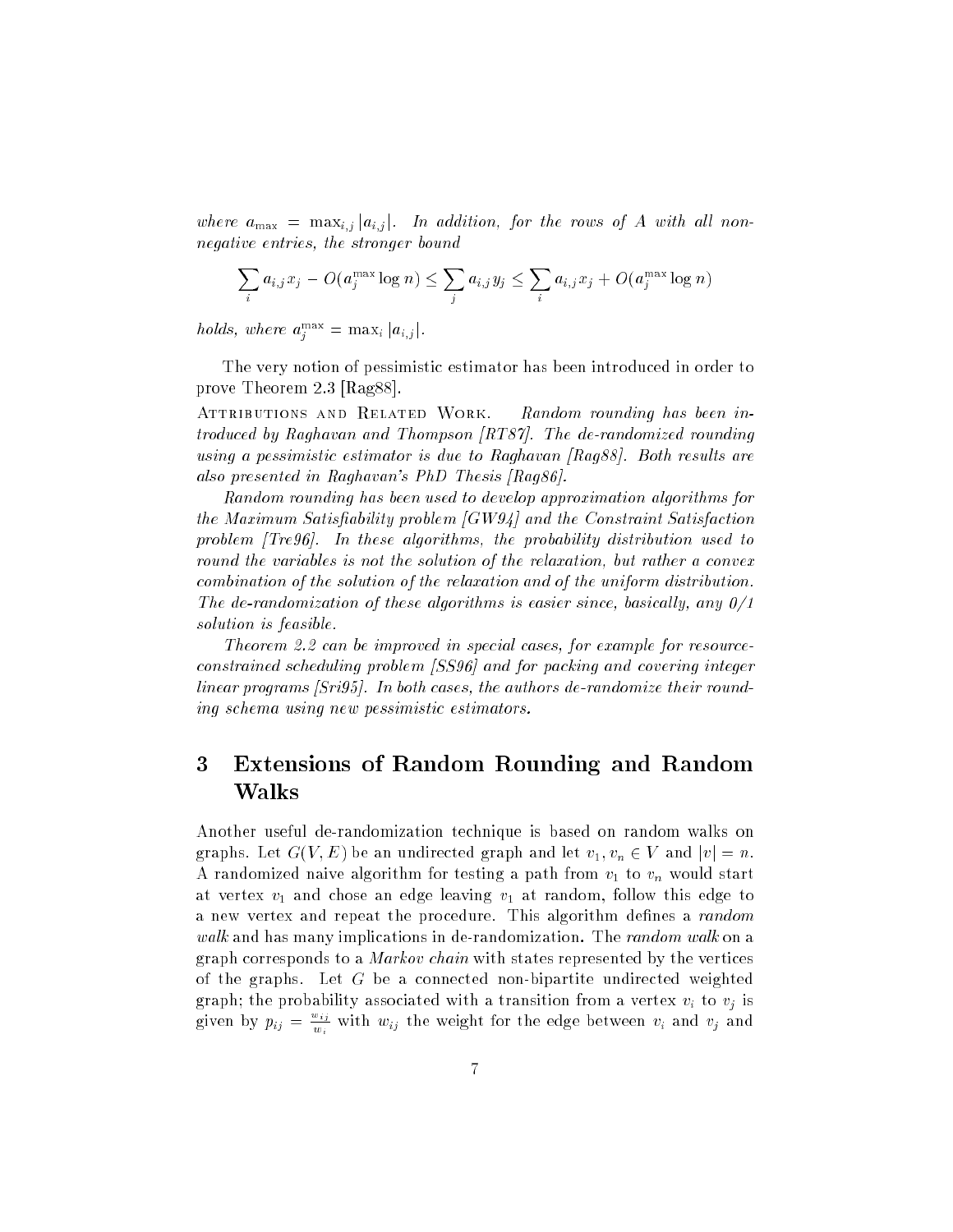$w_i = \sum_{(i,j)} w_{ij}$  or 0 if  $v_i$  and  $v_j$  are not connected. Notice that the probability of being on a fixed state represented by a vertex is  $\frac{\pi}{n}$  independently of the particular vertex. Let A be a subset of E and consider the time the random walk spends in A; this time for almost every trajectory converges to the limiting probability of  $A$ ,  $\pi(A)$ . Notice that if  $A = E$  then  $\pi(E) = \pm$  the stationary probability.

Estimating the value of  $\pi(A)$  is an essential tool for de-randomizing algorithms based on the sampling of exponentially large sets. The basic idea is to generate a number of random sample points in  $G$  and compute the fraction in  $A$ . This may be done by the use of the *rapid mixing property* of the random walk on  $G$  to generate a single nearly random sample point from  $\pi$  and repeating the procedure to generate enough independent samples points in order to apply an appropriate Chernoff bound. An alternative way, which gives better results, is first to generate a nearly random starting point and then to sample every point along a single tra jectory of the random walk [Gil93]. It is shown there that the convergence to  $\pi(A)$  has error probability exponentially small in the length of the random walk and the square of the size of the deviation from  $\pi(A)$ . For the uniform probability distribution  $\pi(A) = \rho$ , if  $|A| = \rho n$ .

The bound depends on the degree of expansion of a graph. An expander is a graph  $G$  with the property that any subset  $S$  of vertices of  $G$  containing at most  $\frac{\pi}{2}$  vertices is connected to at least  $O(|S|)$  vertices not in S. The better an expander G is, the more likely the random walk will visit A a fraction of time approximating  $\pi(A)$ . Also the uniformity of the graph improves the bound and if the random walk starts in the stationary distribution the bound does not depend on the size of the graph. This bound can be stated in terms of random walks as follows:

**Theorem 3.1 ([Gil93])** Let  $G = (V, E)$  be a constant degree expander and let  $A \subseteq V$  with  $|A| = \rho n$  and  $|V| = n$ . Consider a random walk of length l on G with uniform probability and let  $t_1$  be the number of vertices of A in the andom walk. Then:

$$
Pr[|\frac{t_l}{l} - \rho| \ge \epsilon] \le 2^{-l\epsilon^2 K}
$$

where  $K$  is a constant depending on the graph  $G$ .

The application for sampling works basically as follows. In order to sample  $O(m)$  points almost uniformly from a set S, we build a constant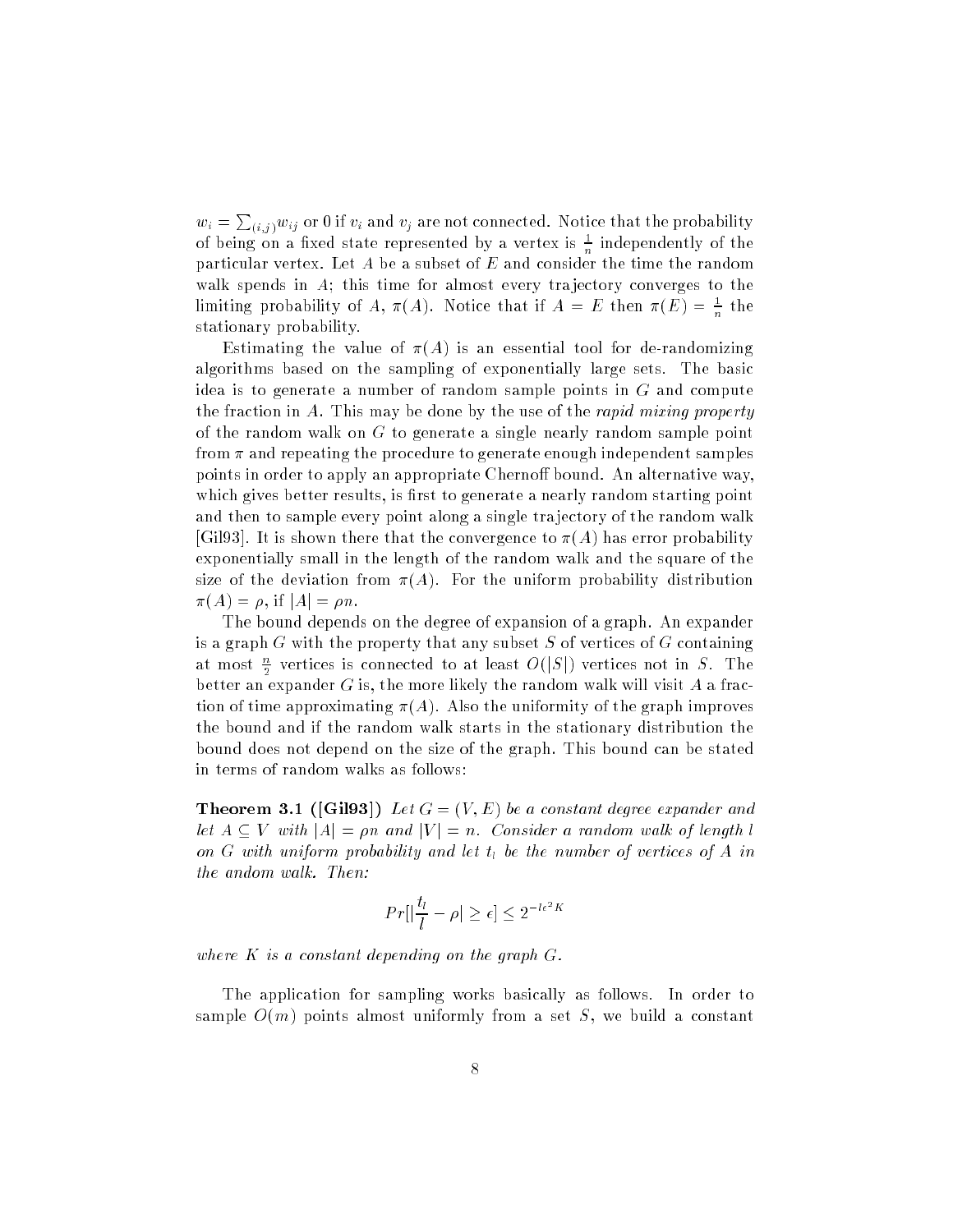degree expander with vertex set  $S$  and set up a random walk of length  $m$ on S. The vertices on the random walk correspond to the m points to be sampled [Gil93]. Deterministically, we can go through all possible paths of length m and one of them will almost surely correspond to a set of m points uniformly sampled on set  $S$ .

### 3.1 Approximation of "Dense" Instances of NP-hard Problems

We present an application to an approximation scheme for dense instances of NP-hard problems. It applies to problems such as Max CUT and Max Bisection.

The general theorem is as follows

**Definition 3.2** For a constant c, a polynomial in n variables of total degree d is said to be c-smooth if the coefficient of the monomial of degree i is at most cn — .

For example a linear function  $a_1x_1 + \ldots + a_nx_n + b$  is c-smooth if  $a_i \leq c$ for  $i = 1, \ldots, n$  and  $b \leq cn$ .

Theorem 3.3 There exists a randomized polynomial time algorithm that given a rational  $\epsilon > 0$  and the following mathematical programming problem

$$
\begin{array}{ll}\n\text{max} & p(x_1, \ldots, x_n) \\
\text{Subject to} & \mathbf{x} \in \{0, 1\}^n\n\end{array}
$$

where  $p$  is a c-smooth degree-d polynomial, finds a feasible solution  $y$  in  $time$   $O(n^{p+\epsilon_{\text{max}}+\epsilon_{\text{max}}})$  whose value is within an additive factor  $\epsilon n^{+}$  from the optimum.

For  $d = 1$  the theorem is obvious (indeed, it is trivial to find an optimum solution). The most interesting case is for  $d = 2$ , since the cases with higher degree can be reduced to the case of degree 2. Furthermore, the application to Max CUT and Min Bisection only require degree 2 formulations.

The algorithm has two phases. In the first phase a relaxation of the problem is considered over the reals, and an approximate solution is found. Then the approximate (fractional) solution is rounded to yield an integer solution. The first phase uses a reduction to linear programming; the reduction uses random sampling and can be de-randomized using random walks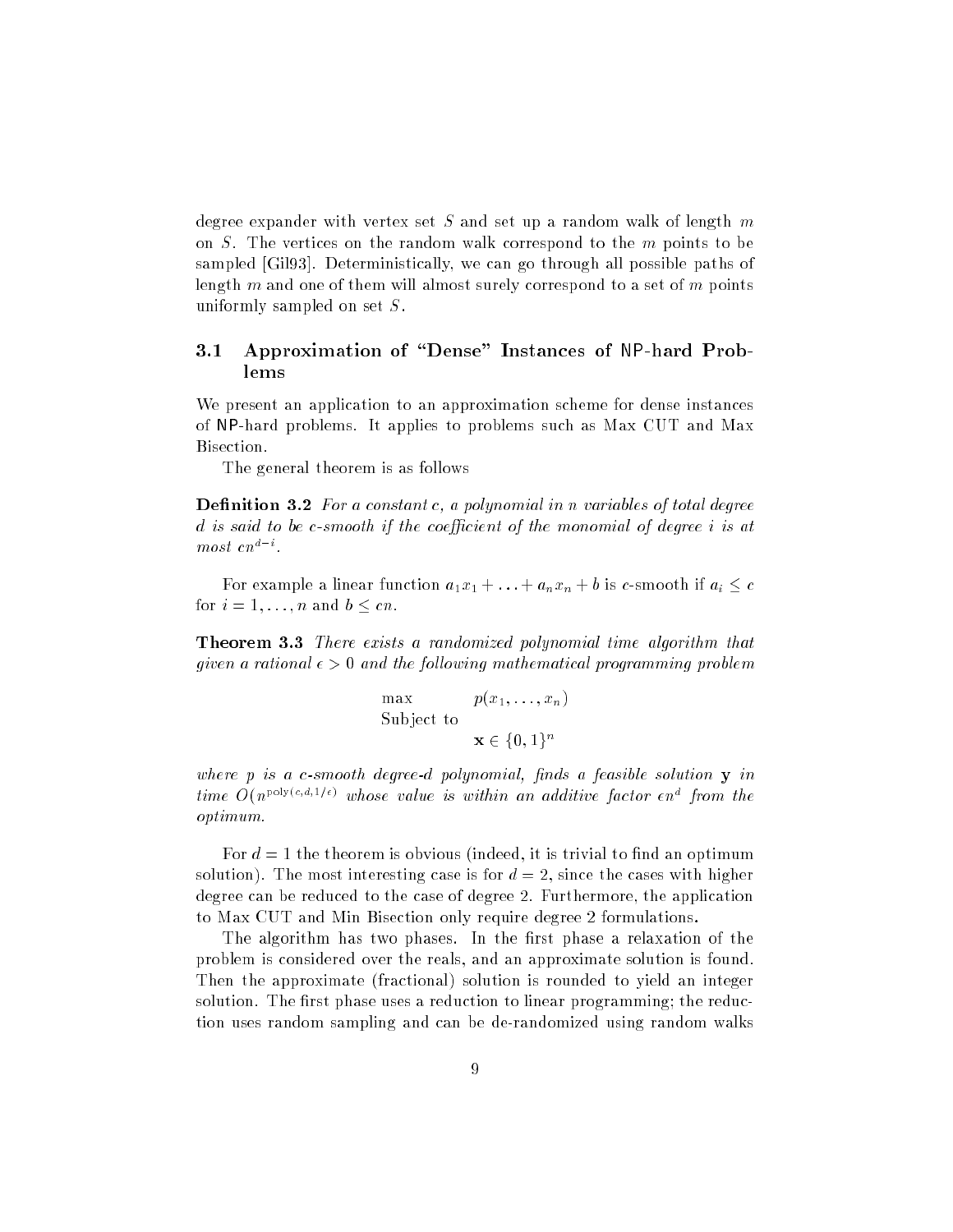on expanders. The second phase uses the randomized rounding of the previous section, and is de-randomized, as already seen, with the method of the pessimistic estimator. We briefly outline the algorithm. For simplicity, we specialize the presentation to the case of the Max CUT problem.

Recall that in the Max CUT problem an undirected graph is given and the goal is to find a partition of the set of its vertices so as to maximize the number of edges having an endpoint in each side of the partition.

A graph is said to be  $v$ -dense if it has n vertices and at least  $v\overline{n}$  edges. It is easily seen that in any graph with  $m$  nodes there always exists a cut of cost  $\geq$  [m/2]. Since the algorithm of Arora, Karger amd Karpinski guarantees an additive error  $\epsilon n$  , it is (1 + 2 $\epsilon$ /0)-approximate in 0-dense graphs.

Given a graph  $G = (V, E), V = \{1, ..., n\}$  the Max CUT problem can be formalized with the following quadratic programming problem, having a variable  $x_i$  for any vertex  $i$ :

$$
\begin{array}{ll}\n\text{max} & \sum_{(i,j)\in E} x_i (1 - x_j) + x_j (1 - x_i) \\
\text{Subject to} & \mathbf{x} \in \{0, 1\}^n\n\end{array} \tag{4}
$$

Observe that the program above is 2-smooth. It is convenient to reformulate the objective function as  $\sum_i x_i \sum_{(i,j)\in E} (1-x_j)$ .

#### Approximating a Fractional PIP

The intuition behind the algorithm is based on the fact that in the optimum solution each vertex has the ma jority of the vertices connected to it in the opposite subset or otherwise the solution would not be optimum. In order to decide in which subset a particular vertex should be, the algorithm takes a sample of  $O(\log n)$  vertices of the graph and exhaustively tries all the  $2^\text{-}\gamma^\text{-}\gamma^\text{-}$  possibilities of placements of the vertices in the sample. For any such partial solution, the rest of the algorithm is executed. At the end, among the  $z \rightarrow \circ$   $\cdot$  solution that have been sequentially computed, the best one is selected. While considering the rest of the algorithm, the reader may assume, without loss of generality, to consider the case when the placements of the sampled vertices is done according to an optimum solution. Let  $y^*$ be such solution.

For the unsampled vertices a decision is taken based on the ma jority rule over the sampled neighbors. Notice that with high probability every vertex has some of its neighbors sampled. Since the sampling involves some error, it is difficult to decide where to put a vertex, whenever the sampled adjacent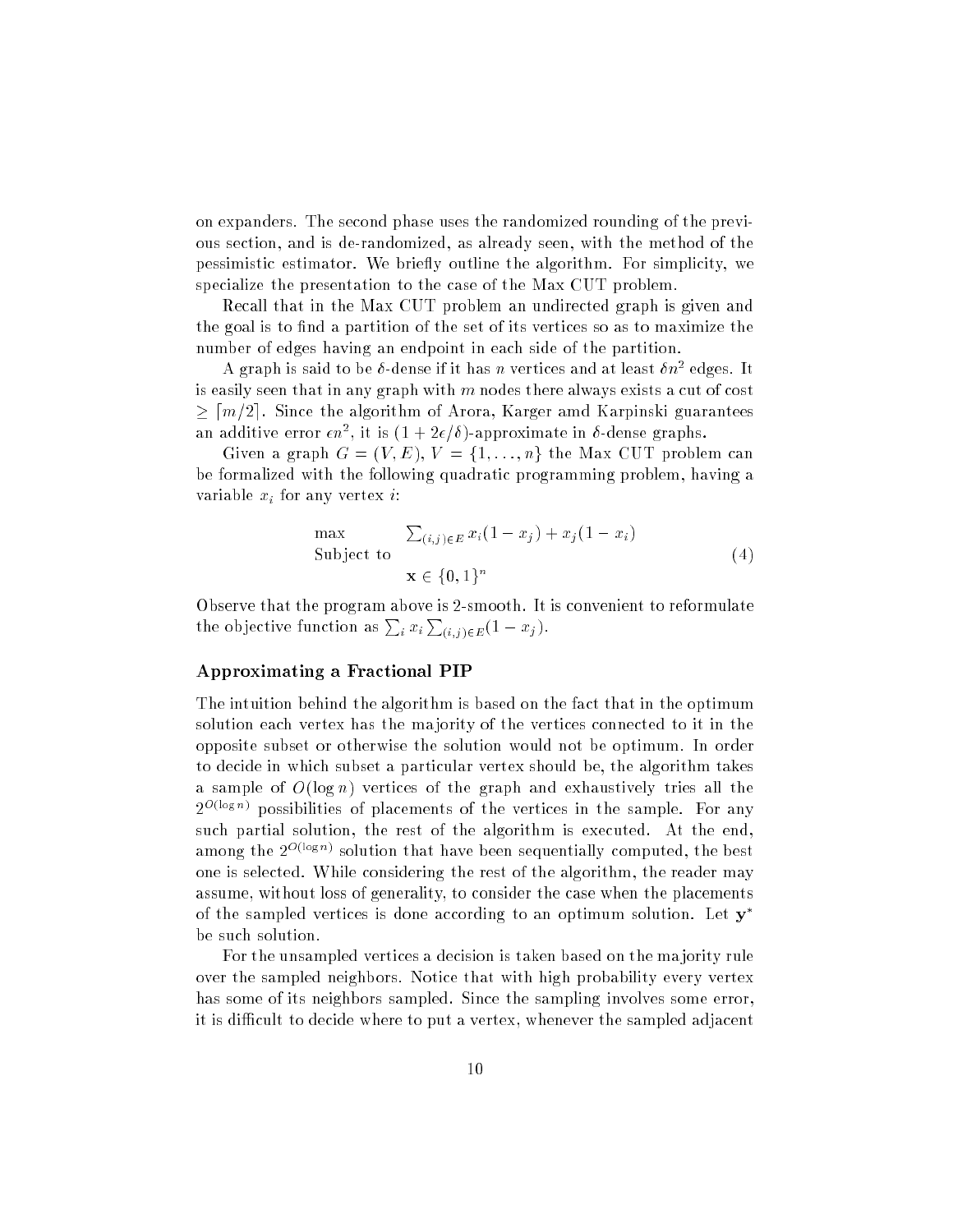vertices are almost equally distributed in the two halves of the partition. For any vertex i, let  $r_i$  be the fraction of sampled vertices that are adjacent to i and have been placed in the right part of the partition. We expect  $r_i n$ to be an estimation of  $\sum_{(i,j)\in E} (1-y_i^*)$ , within an additive error  $\epsilon n$ . These observations reduce the PLP (4) to the following LP:

$$
\begin{array}{ll}\n\text{max} & \sum_{i} x_i r_i \\
\text{Subject to} & r_i - \epsilon n \le \sum_{(i,j) \in E} (1 - x_j) \le r_i n + \epsilon n\n\end{array} \tag{5}
$$

It should come as no surprise that, with high probability (over the choice of the sample points), if the sample points are partitioned according to an optimal solution, (5) is feasible and an optimum solution for it has a cost that is at least the optimum of the relaxation of (4) minus  $\epsilon n^2$ .

In this first phase, randomization is only used to generate the sample points. The point have to satisfy  $O(n)$  conditions; thus each condition has to be satisfied with probability at least  $1 - v$  where  $v = 1/O(n<sup>2</sup>)$ . The additive error that is admitted in each condition is  $\epsilon$ . Under such condition, a random walk of length  $O(1/\epsilon^2 \log 1/\ell) = O(\frac{1}{\epsilon^2} \log n)$  on a constant-degree expander will give the required sample space. There only  $n^{O(1/\epsilon^2)}$  such walks, so de-randomization can be done in polynomial time. An alternative way of de-randomizing this sampling phase is via a technique called *iterated sampling* [BR94] which is also an oblivious method using less random bits but more points than the method just described.

#### Rounding a Fractional PIP Solution

In the second phase, the fractional solution obtained by solving (5) is converted into a 0/1 solution by loosing another additive factor  $\mathbf{r}$  and  $\mathbf{r}$ <u>provided and the second second and the second second in the second second second in the second second in the second second in the second second second in the second second in the second second second in the second second </u> n log n).

This phase uses randomized rounding as in Theorem 2.2. An extension of such theorem is needed to handle the case of smooth polynomials rather than linear functions.

**Theorem 3.4** Let  $p$  be a c-smooth degree-d polynomial. Given fractional values  $\mathbf{x} \in [0, 1]$ , suppose random rounding is performed as in Theorem 2.2 to yield a vector  $y \in \{0, 1\}$ . Then, with probability at least  $1 - n$ , we have

$$
p(\mathbf{x}) - c\sqrt{f \log n} dn^{d - \frac{1}{2}} \le p(\mathbf{y}) \le p(\mathbf{x}) + c\sqrt{f \log n} dn^{d - \frac{1}{2}}
$$

The theorem is proved by induction on d. The base case  $(d = 1)$  is Theorem 2.2 and the inductive step uses Theorem 2.2 again. It follows that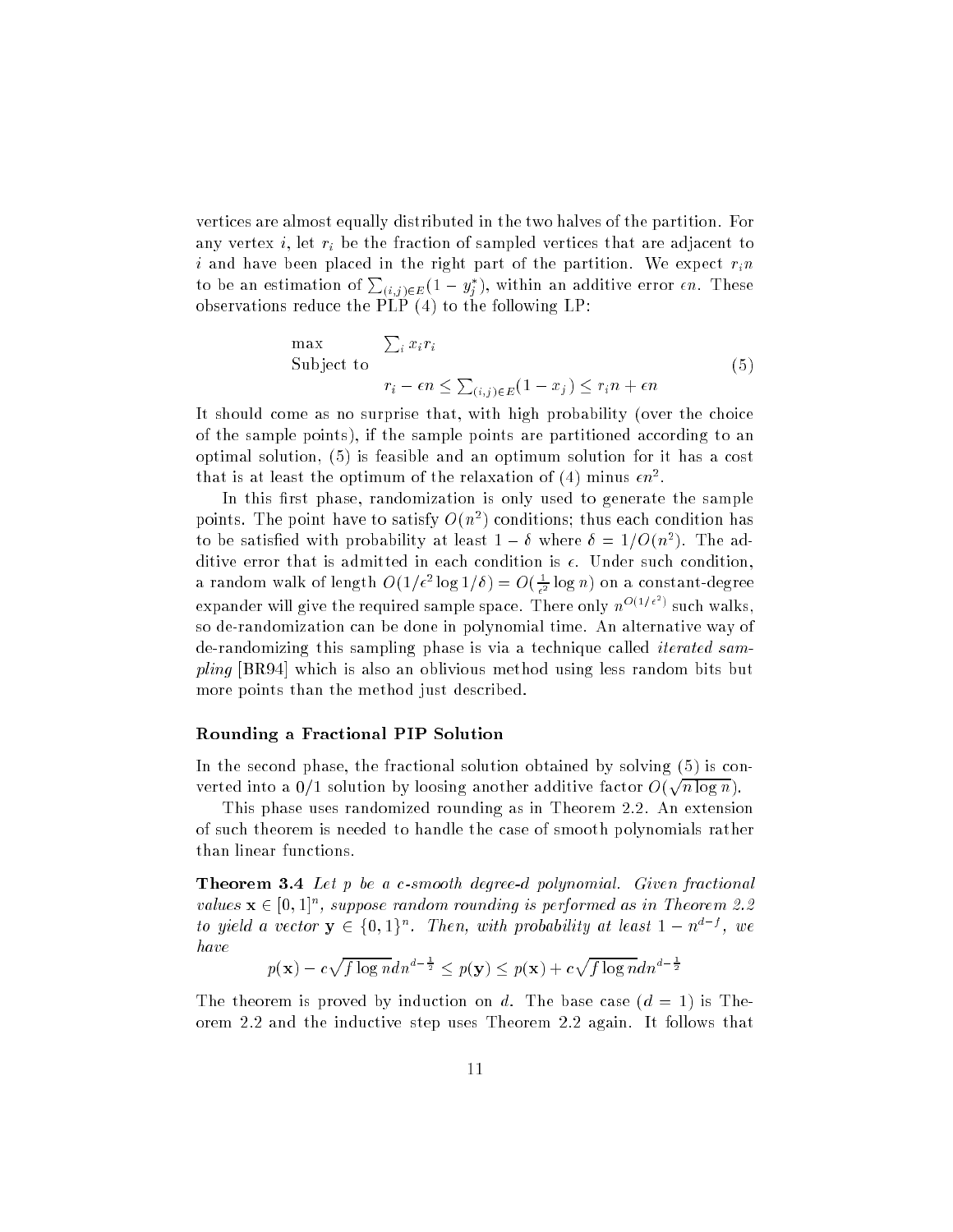the de-randomization of Theorem 2.2 yields the de-randomization of the theorem above.

**Remark 3.5** When the Max CUT problem is formulated as a PIP, the objective function is a multilinear polynomial. For multilinear polynomials, a stronger version of Theorem  $3.4$  holds, namely, it is possible to find deterministically in polynomial time an integral solution  $x$  such that  $p(x) \geq p(y)$ . Also, all the dense versions of Max SNP problems, when formulated as PIP, have a multilinear objective function.

ATTRIBUTIONS AND RELATED WORK. Approximation schemes for dense problems are in  $[AKK95]$ . A more efficient randomized approximation scheme for dense Max CUT is in  $\text{Id}V$ . An alternative more efficient approximation scheme for dense Max CUT and Max k-CUT has been developed in [FK96] using an algorithmic version of Szemeredy's regularity lemma. A linear-time randomization approximation scheme for dense Max  $CUT$  appears in [GGR96]. An efficient de-randomization of the algorithm of [GGR96] is still an open question. Interestingly, the algorithm of [GGR96] runs in constant time, on the unit-cost RAM model of computation, if it is only required to output a value that approximates the Max CUT (rather than an approximately optimum partition).

## 4 Advanced Use of Rounding: the Assignment Problem

Another example of algorithm using a combined de-randomization method is an approximation method developed by [AFK96] for assignment problems for dense graphs.

In an *assignment problem*, there are  $n$  tasks that have to be assigned to n people (so that each person is assigned to exactly one task), possibly under some additional constraint, and some ob jective function has to be minimized or maximized.

A feasible solution for an assignment problem can be seen as a permutation of the elements of  $\{1, \ldots, n\}$ , or as a *perfect matching* in a complete graph with  $n$  nodes. A mathematical programming formulation of an assignment problem usually involves  $n^2$  variables  $x_{i,j}$  and the *assignment* constraints.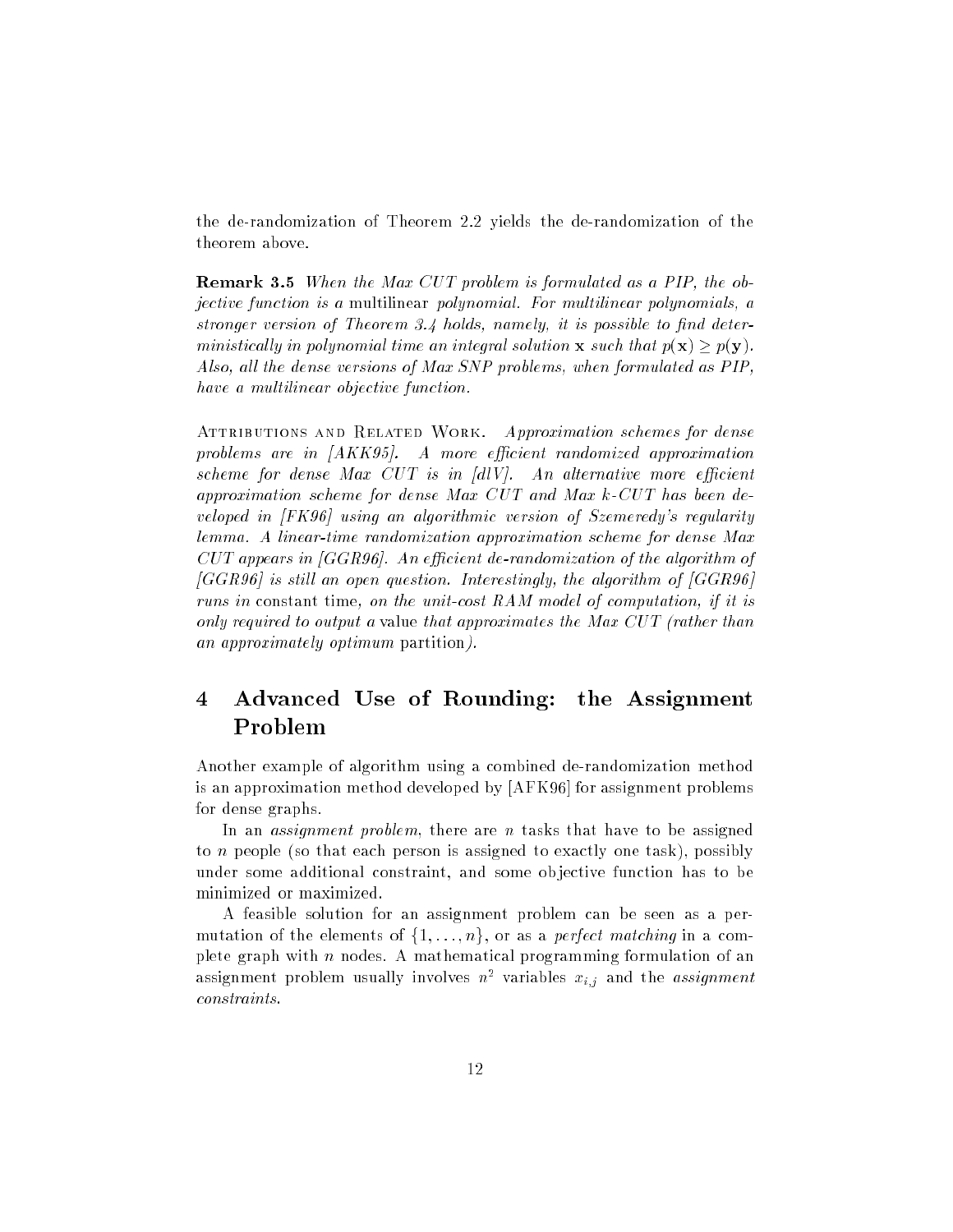$$
\sum_{i} x_{i,j} = 1 \qquad \forall j \in \{1, ..., n\}
$$
  
\n
$$
\sum_{j} x_{i,j} = 1 \qquad \forall i \in \{1, ..., n\}
$$
  
\n
$$
x_{i} \in \{0, 1\} \qquad \forall i \in \{1, ..., n\}
$$
  
\n(6)

A feasible solution x to the following set of constraints:

$$
\sum_{i} x_{i,j} = 1 \qquad \forall j \in \{1, ..., n\} \n\sum_{j} x_{i,j} = 1 \qquad \forall i \in \{1, ..., n\} \n x_{i} \in \{0, 1\} \qquad \forall i \in \{1, ..., n\}
$$
\n(7)

is usually called a *matching*. A fractional solution **x** with  $0 \leq x_i \leq 1$  that satisfies the first two sets of constraints of 6 is called a *fractional perfect matching*. If we want to minimize a linear objective function of  $x$  with non-negative coefficients under the constraints 6, then we have the min-cost perfect matching problem, that can be solved in polynomial time. With a non-linear ob jective function and/or with additional constraints the problem becomes NP-hard, and approximation algorithms are of interest, even for special cases.

An approach to solve assignment problems could be to consider the relaxation over fractional matchings and then use randomized rounding to obtain a 0/1 solution. Unfortunately, after randomized rounding is performed, the obtained solution can be very far from a matching, and it does not seem possible to "patch" it in a reasonable way in order to obtain a matching of comparable cost.

We will now see a non-trivial method of rounding a fractional matching, introduced by Arora, Frieze and Kaplan. The fundamental result is the following.

**Theorem 4.1** There exists a randomized polynomial-time algorithm that, given a fractional perfect matching x, and a vector a, returns with high probability a matching  $y \in \{0,1\}^n$  such that

$$
\sum_{i,j} a_{i,j} x_{i,j} - a_{\max} O(\sqrt{n} \text{poly} \log(n)) \leq \sum_{i,j} a_{i,j} x_{i,j} \leq \sum_{i,j} a_{i,j} x_{i,j} + a_{\max} O(\sqrt{n} \text{poly} \log(n)) \sum_{i,j} y_{i,j} \geq n - o(n)
$$

where  $a_{\text{max}} = \max_i |a_i|$ .

When combined with the approximation algorithms of the previous section, the rounding procedure for the assignment problem yields the following result.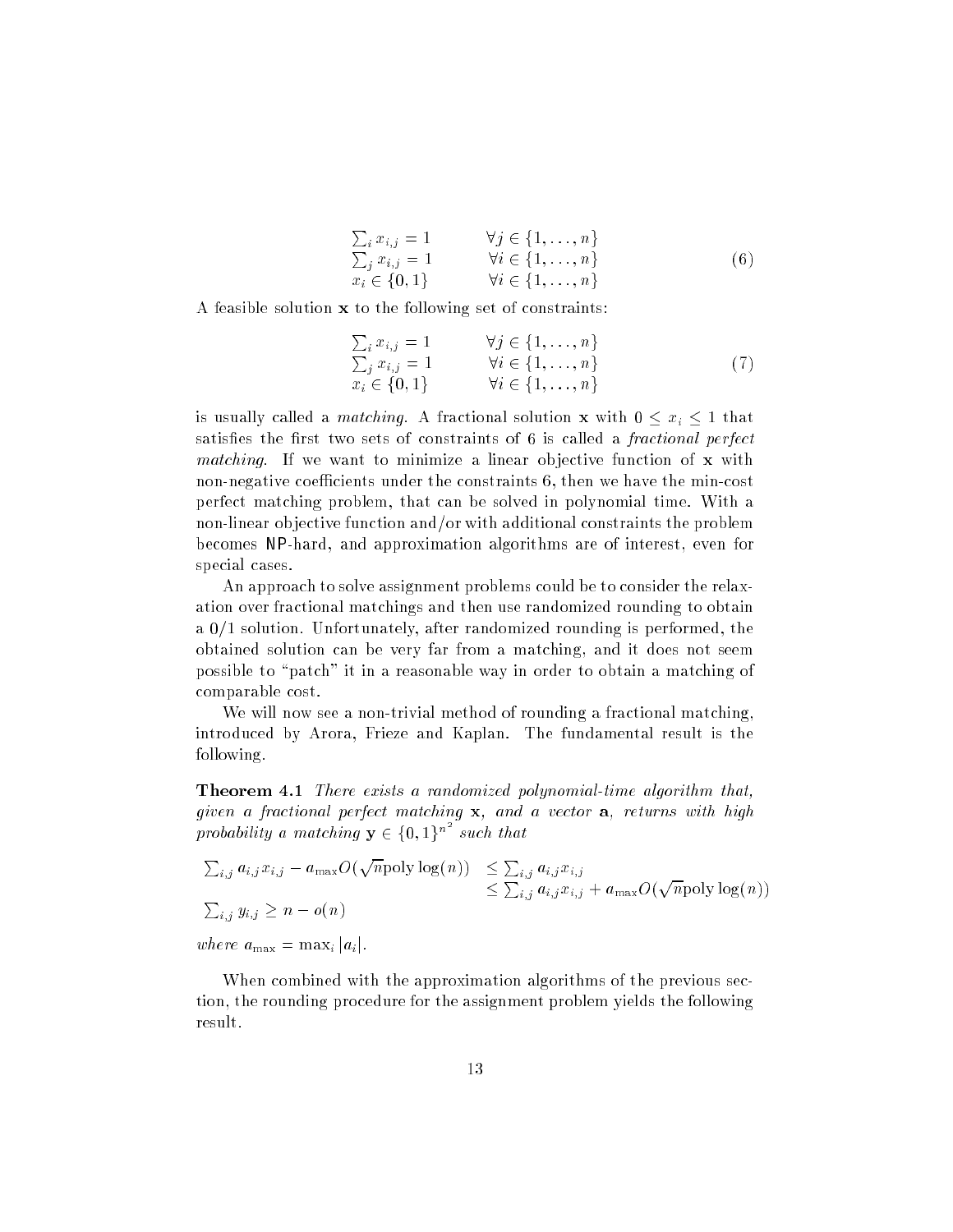**Theorem 4.2** There exists a randomized algorithm that, given the polynomial integer problem

$$
\begin{array}{ll}\n\text{max} & p(x_1, \dots, x_n) \\
\text{Subject to} \\
\sum_i x_{i,j} = 1 & \forall j \in \{1, \dots, n\} \\
\sum_j x_{i,j} = 1 & \forall i \in \{1, \dots, n\} \\
x_i \in \{0, 1\} & \forall i \in \{1, \dots, n\}\n\end{array} \tag{8}
$$

where p is a c-smooth degree-d, polynomial, and a real  $\epsilon > 0$ , finds a matching y such that:

1.  $p(y) > p(x) - \epsilon n^2$  where x is the optimum solution of (8); 2.  $\sum_{i,j} y_{i,j} \geq n - o(n)$ .

The algorithm runs in time  $n^{\mathcal{O}(\text{poly}(c,a),\frac{1}{\epsilon})\log n)}$ .

We will only review the proof and the de-randomization of Theorem 4.1. The rounding has three phases: oversampling, decomposition, and merging. Randomness is used in the first and the third phase. Both such phases can be de-randomized using Theorem 2.3. In the following outline of the proof of Theorem 3.4 we denote by  $x$  the initial fractional perfect matching. We can also identify matchings (i.e. feasible solutions for (7)) as matchings in the complete bipartite graph  $K_{n,n}$ .

### **Oversampling**

In the oversampling phase,  $n$  -integer variables  $\bm{A}_{i,j}$  are defined.

Properties: With high probability,

$$
\forall i \ L - \sqrt{L} \text{poly} \log L \leq \sum_{j} X_{i,j} \leq L + \sqrt{L} \text{poly} \log L
$$
  

$$
\forall j \ L - \sqrt{L} \text{poly} \log L \leq \sum_{i} X_{i,j} \leq L + \sqrt{L} \text{poly} \log L
$$
  

$$
\sum_{i,j} a_{i,j} X_{i,j} \geq L \sum_{i,j} x_i a_{i,j} - a_{\text{max}} \sqrt{n} \text{poly} \log n
$$
 (9)

**Procedure:** Fix a value  $L = \Theta(\log^2 n)$ .

For  $i = 1, \ldots, n, j = 1, \ldots, n$ , make the following random experiment: toss L times a coin biased so that heads comes up with probability  $x_{i,j}$ and tail with probability  $1 - x_{i,j}$ . Let  $X_{i,j}$  be the number of heads.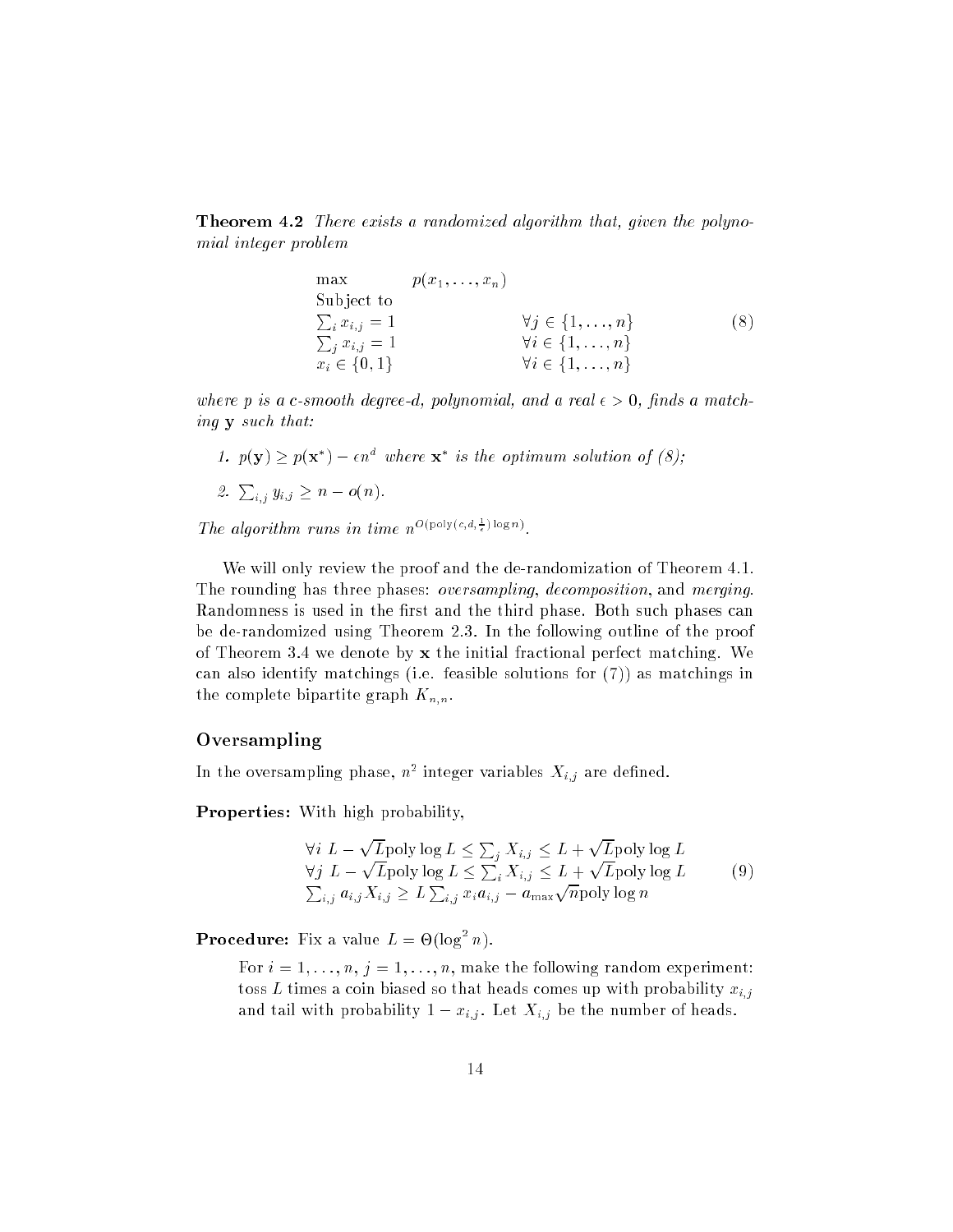In order to deterministically find values  $X_{i,j}$  satisfying properties (9), we apply Theorem 2.3 to the vector  $X' = Lx$  that satisfies

$$
\begin{array}{l}\forall j \ \sum_i X'_{i,j} = L \\
\forall i \ \sum_j X'_{i,j} = L \\
\sum_{i,j} X'_{i,j} a_{i,j} = L \sum_{i,j} x_i a_{i,j}\n\end{array}
$$

The algorithm of Theorem 2.3 will find a vector  $X_{i,j}$  that satisfies (9).

#### Decomposition

It is convenient to see  $X_{i,j}$  as a bipartite multigraph with two components of size n.  $X_{i,j}$  is the number of edges between the *i*-th left node and the *j*-th right node. Equations (9) can be restated as saying that any node of this graph has degree close to  $L$ . The graph can be made  $D$ -regular (for some  $D = O(\log^2 n)$  by adding at most  $\sqrt{L}$ poly log L edges to any node. Overall,  $$ <sup>p</sup> Lpoly log L) edges are added. Any D-regular bipartite multigraph can be decomposed into D perfect matchings, and this is what we do. After the decomposition, we ignore the edges that were added to make the graph regular. Let  $M_1, \ldots M_d$  be the resulting matchings. Here we use the word matching in a graph-theoretic sense, i.e. a subset of edges of  $K_{n,n}$  without common endpoints. To each such matching we can associate in a natural way a vector of  $\{0, 1\}$  - satisfying equations (7): it is just its characteristic vector. If M is a matching in  $K_{n,n}$  and y is its vector representation, we write  $a(M) = \sum_{i,j} a_{i,j} y_{i,j} = \sum_{(i,j) \in M} a_{i,j}$  its cost. From the properties of  $X_{i,j}$ , we have that

$$
\mathbf{a}^T \cdot \mathbf{x} - \sqrt{n} \text{poly} \log(n) \le \frac{1}{D} \sum_i a(M_i) \le \mathbf{a}^T \cdot \mathbf{x} + \sqrt{n} \text{poly} \log(n)
$$

#### 4.1 Merging

**Property:** Given two matchings  $M$  and  $M$  it finds a matching  $M$  -that with high probability satisfies

$$
\frac{a(M) + a(M')}{2} - n^{3/4} \text{poly} \log n \, \leq \, a(M'') \leq \frac{a(M) + a(M')}{2} + n^{3/4} \text{poly} \log n
$$

 $m$   $\cup$   $m$   $\,$  is a graph of maximum degree 2. Its connected components are paths and cycles. By possibly deleting  $O(\sqrt{n})$  edges we make sure each connected component has size at most  $O(\sqrt{n})$ . We partition the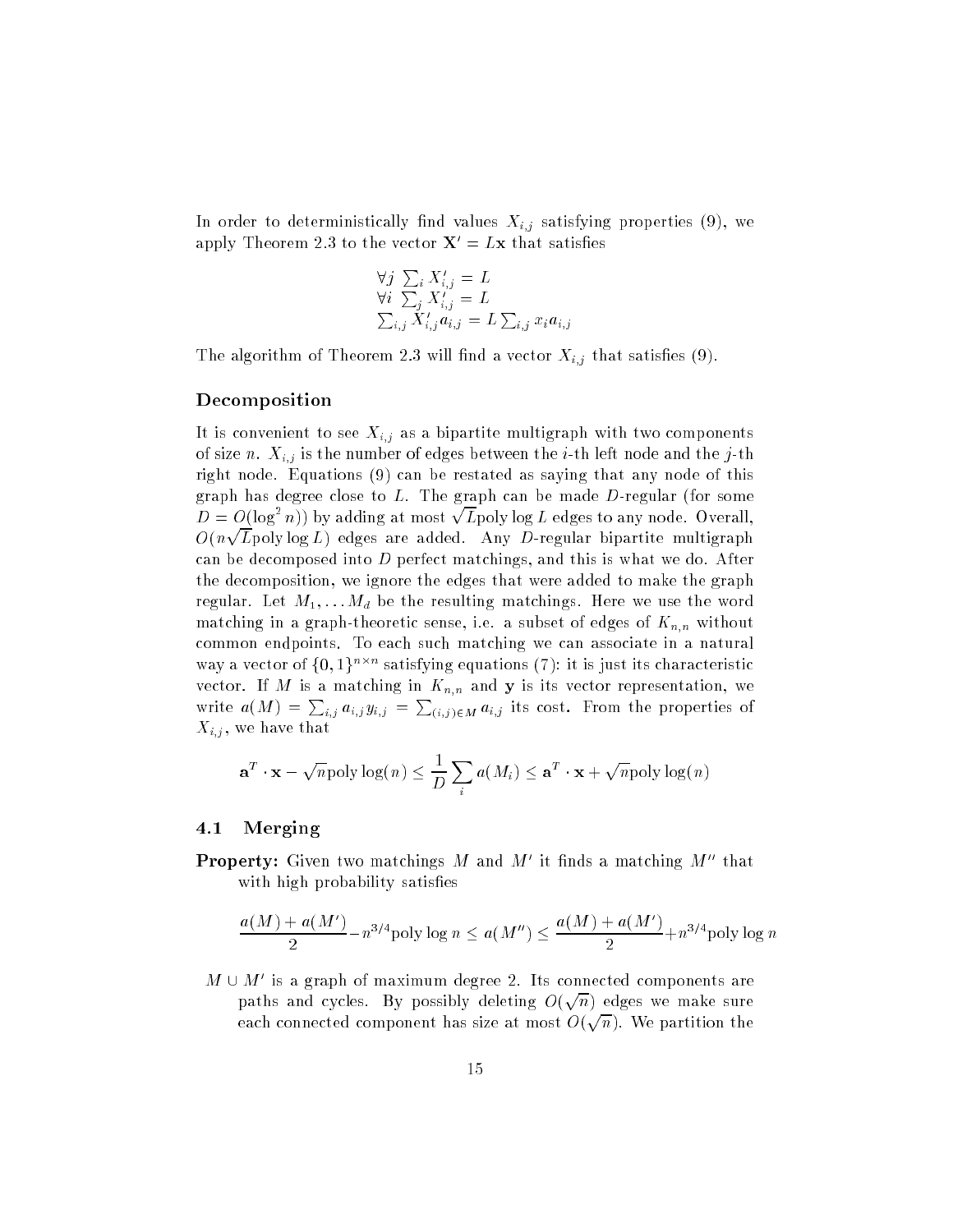connected components into  $O(\sqrt{n})$  groups each of size  $O(\sqrt{n})$ . For each group independently we do the following: with probability 1/2 we decide to put in M<sup>n</sup> the edges of the *i*-th group belonging to M; with probability  $1/2$  we put in M<sup>th</sup> the edges of the *i*-th group belonging to  $M$  .

The proof of correctness uses a variation of Chernoff bounds and is relatively simple. For the de-randomization, let  $g$  be the number of groups. For any  $i = 1, \ldots, g$  let  $C_i$  (resp.  $C_i$ ) be the total cost of the edges of M (resp. of  $m$  ) in the  $i$ -th group. We introduce variables  $z_1,\ldots,z_g$  with the intended meaning that if  $z_i = 1$  (resp.  $z_i = 0$ ) then we take the elements of M (resp. of M<sup>0</sup> ) out of the i-th group. With this interpretation, the cost of a matching  $M''$  produced according to the variables  $z_i$  is

$$
\sum_{i} z_i C_i + (1 - z_i) C'_i
$$

Under the fractional assignment  $z<sub>i</sub> = 1/2$ , the expression above evaluates to  $\left\lfloor \frac{a(M)+a(M+1)/2}{2} \right\rfloor$  we can thus invoke Theorem 2.3.

ATTRIBUTIONS AND RELATED WORK. All the results of this section are due to Arora, Frieze and Kaplan [AFK96].

### 5 Bounded Independence

In this section we consider a case where randomization is used to construct a combinatorial ob ject, and de-randomization involves an alternative explicit construction of such an ob ject. In this particular instance, the explicit construction makes use of small sample spaces with bounded independence, that constitute, together with conditional probabilities and random walks, a ma jor de-randomization tool.

We consider the Sparsest Cut and the Maximum Concurrent Flow problems. In such problem, the instance is an undirected graph  $G = (V, E)$ , a set of k pairs  $(s_i, t_i)$ , k demands  $d_i$ . and capacities  $c(e) > 0$  for each edge  $e \in E$ .

In the Maximum Concurrent Flow problem, we are asked to find the largest  $\alpha$  such there is an assignment of flow values  $f(P)$  to paths P between the pairs  $(s_i, t_i)$ , without exceeding the capacity of each edge, such that the flow from  $s_i$  to  $t_i$  is at least  $\alpha f_i$   $1 \leq i \leq k$ .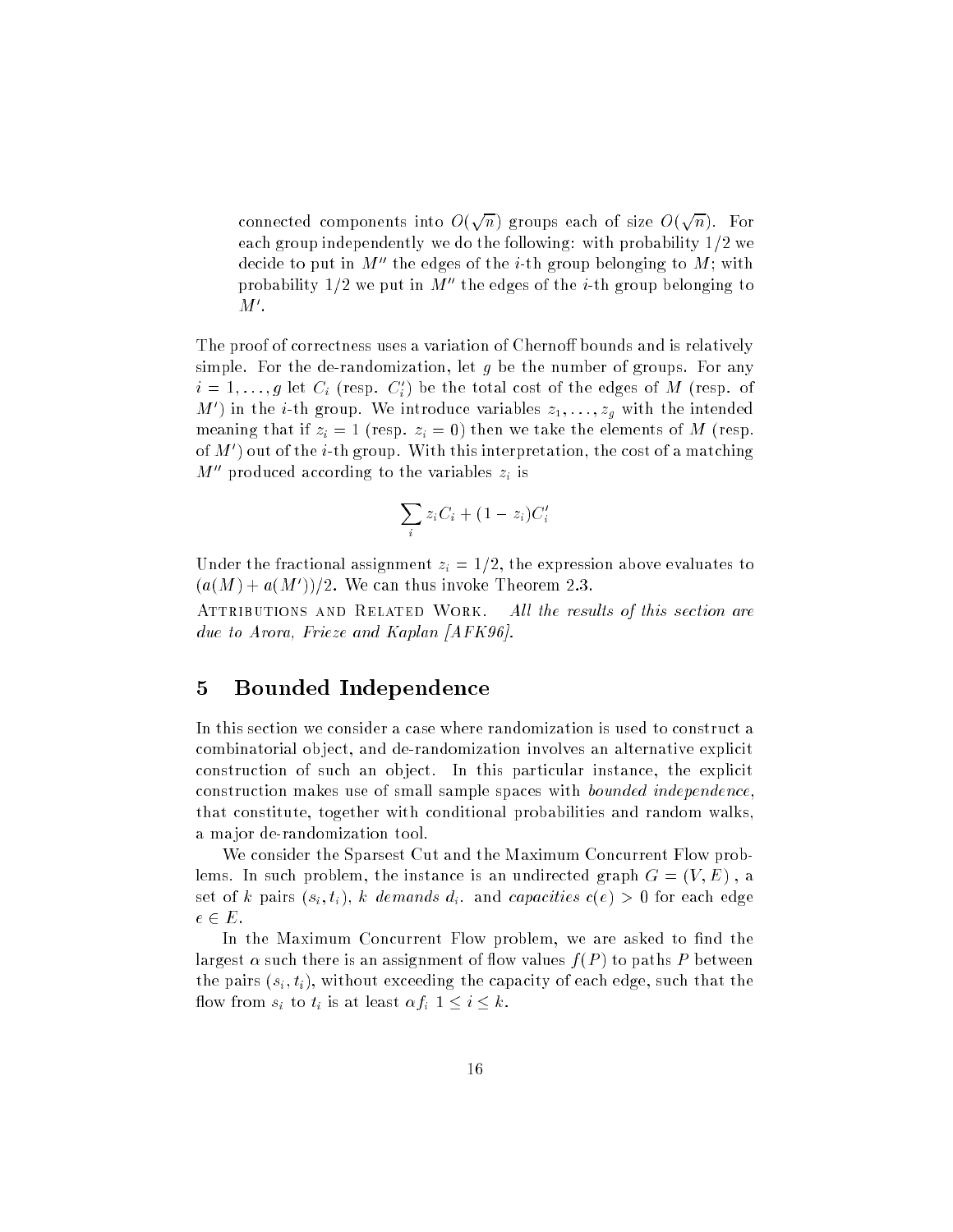The problem can be formulated as a linear program. To this aim we introduce the following notation: for any  $i = 1, \ldots, k$  we denote by  $P_i$  the set of paths in G from  $s_i$  to  $t_i$ . The formulation is as follows.

max  $\qquad \alpha$ Sub ject to  $\sum_{P \in \mathsf{P}_i} f(P) \geq \alpha d_i$   $\forall i \in \{1, ..., k\}$  $\sum_{P \in \mathsf{P}_i} f(P) \leq c(e)$   $\forall e \in E$ f (P ) 0 8P <sup>2</sup> <sup>P</sup> 8i 2 f1; : : : ; kg (10)

Even if the above problem has an exponential number of variables, it can be shown that it can be reformulated in an equivalent way in polynomial size, and thus can be optimally solved in polynomial time. Even without changing the formulation, it can be solved in polynomial time with the ellipsoid method, since it is a convex optimization problem for which a polynomialtime separation oracle exists.

In the Sparsest Cut problem we want to find a partition  $(S, V-S)$  of the vertices that induces a "small" cut and such that "most" pairs  $(s_i, t_i)$  are separated. For a set  $S \subseteq V$ , we define  $\textsf{cut}(S) = \{(u, v) \in E : u \in S \land v \notin S\}$ and we let sep(S) be the set of indices i such that  $s_i$  and  $t_i$  are in opposite sides of the partition  $(S, V - S)$  (formally,  $\mathsf{sep}(S) = \{i : |S \cap \{s_i, t_i\}| = 1\}).$ Then, we want to find a set S with a large value of  $\sum_{i \in \mathsf{sep}(S)} d_i$  and a small value of  $\sum_{e \in \textsf{cut}(S)} c(e)$ . We will actually minimize the ration of the two values. The problem is thus as follows

$$
\begin{array}{ll}\n\text{min} & \frac{\sum_{e \in \text{cut}(S)} c(e)}{\sum_{i \in \text{top}(S)} d_i} \\
\text{Subject to} & S \subseteq V\n\end{array}
$$

When  $k = 1$ , the Sparsest Cut problem reduces to the standard Min CUT problem, and is solvable in polynomial time. For larger values of  $k$ , it is a standard NP-complete problem. With simple manipulation, we can restate in the following equivalent way, where we have a variable  $x_e$  for any edge and a variable  $y_i$  for any pair  $(s_i, t_i)$ .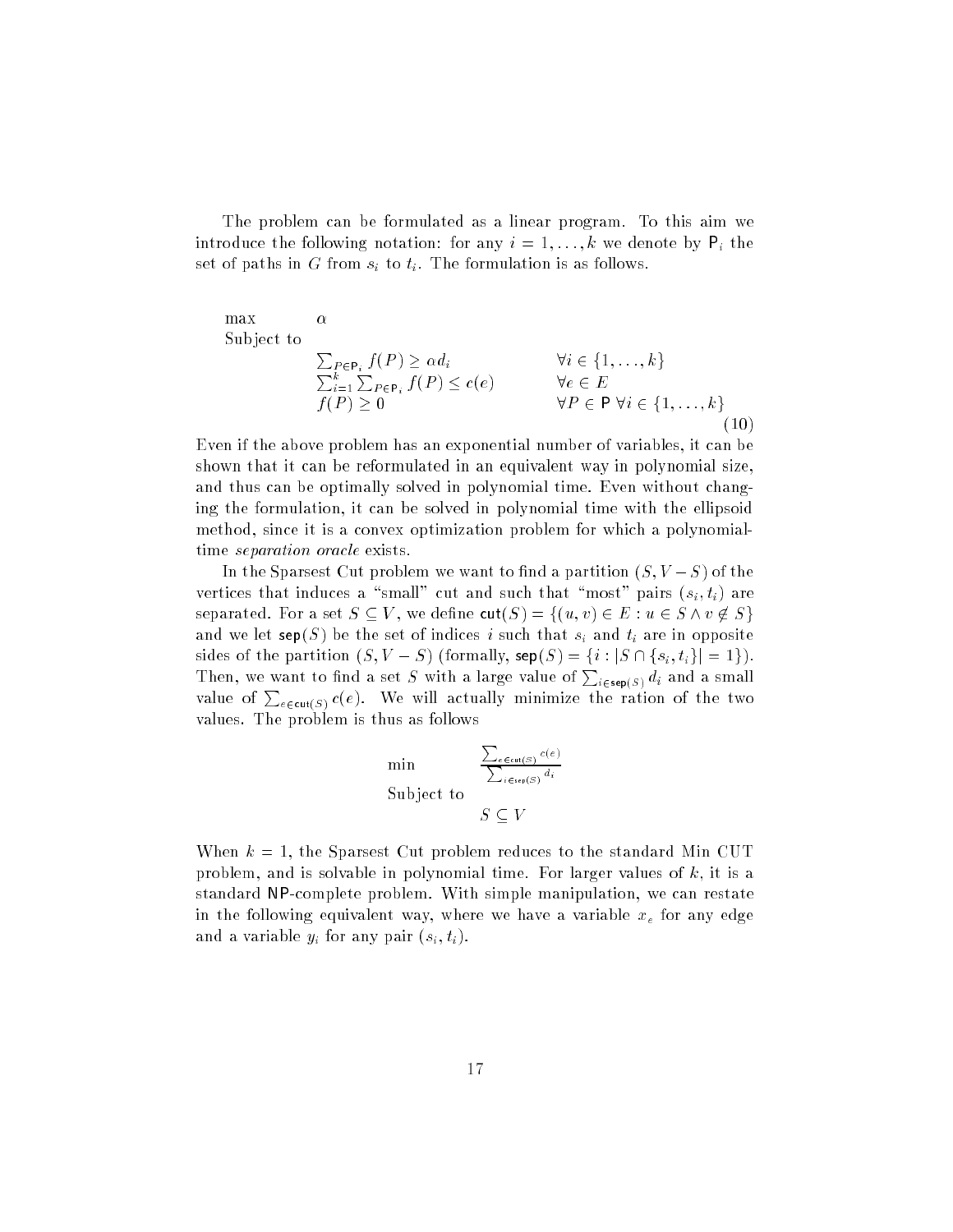min  
\n
$$
\frac{\sum_{e \in E} c(e)x_e}{\sum_{i=1}^k d_i y_i}
$$
\nSubject to  
\n
$$
\sum_{e \in P} x_e \geq y_i \qquad \forall P \in \mathsf{P}_i, \forall i = 1, ..., k
$$
\n
$$
x_e \in \{0, 1\} \qquad \forall e \in E
$$
\n
$$
y_i \in \{0, 1\} \qquad \forall i = 1, ..., k
$$

If we consider the relaxation where the variables  $x_i$  and  $y_i$  range over the non-negative reals, we can normalize the ob jective function by adding the constraint  $\sum_i d_i y_i = 1$ . We obtain a linear programming relaxation

$$
\begin{array}{ll}\n\min & \frac{\sum_{e \in E} c(e)x_e}{\sum_{i=1}^k d_i y_i} \\
\text{Subject to} & \sum_{e \in P} x_e \ge y_i \\
& x_i \ge 0 \\
& y_i \ge 0\n\end{array}\n\quad\n\begin{array}{ll}\n\forall P \in \mathsf{P}_i, \ \forall i = 1, \dots, k \\
\forall i = 1, \dots, k \\
\forall e \in E\n\end{array}\n\tag{11}
$$

Which is the dual of the formulation (10) of the Concurrent Flow problem. In particular the optima of the relaxed Sparsest Cut problem and of the Concurrent Flow problem are the same.

An  $O(\log k)$ -approximate algorithm for the Sparsest Cut problem can be obtained by rounding an optimum solution of the relaxation. The rounding procedure increases the cost of the rounded solution by at most a factor  $O(\log k)$ .

The rounding scheme is based on two results: that a certain embedding of the graph in a  $\ell_1$  metric can be converted into a feasible solution for the Sparsest Cut problem, and that any solution to the relaxation (11) yields an embedding of the graph into a  $\ell_1$  metric. Before presenting such results, we need some preliminary definitions.

**Definition 5.1** For any integer n and real  $p > 1$ , the  $\ell_p$  norm of a vector  $\mathbf{a} \in \mathbf{n}$  is defined as

$$
||\mathbf{a}||_p = \left(\sum_{i=1}^n |a_i|^p\right)^{1/p}
$$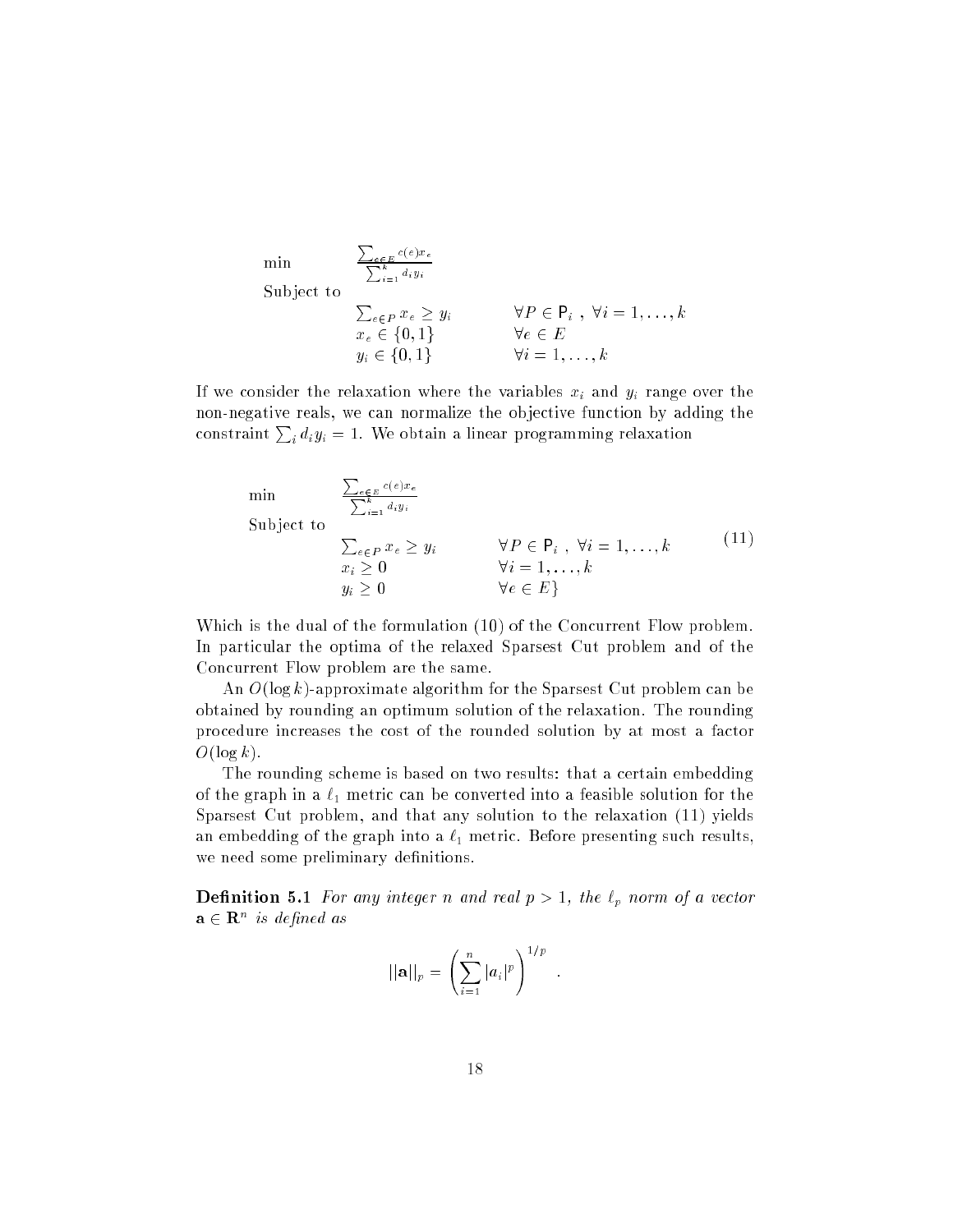The  $\epsilon_p$  norm induces a metric space in  $\bf R$  ander the distance function  $a_p({\bf a},{\bf b}) = ||{\bf a}-{\bf b}||_p$ . We call  $\iota_p$  the metric space  $({\bf r},a_p)$ . Observe that  $d_2$  is the standard *Euclidean distance*, while  $d_1$  has been called *rectilinear* distance.

Given two metric spaces  $(X, a)$  and  $(Y, a)$ , and *embedding* of the former in the latter is simply a function  $\phi: X \to Y$ . An *isometry* is an embedding  $\phi: X \to Y$  such that, for any  $a, b \in X$ ,  $d(a, b) = d(\phi(a), \phi(b))$ . An embedding has *distorsion*  $c \ge 1$  if, for any  $\mathbf{a}, \mathbf{b} \in X$ ,  $d(\phi(\mathbf{a}), \phi(\mathbf{b})) \le d(\mathbf{a}, \mathbf{b}) \le$  $cd(\phi(\mathbf{a}), \phi(\mathbf{b}))$ . In particular, an isometry is an embedding with distorsion 1.

A feasible solution  $(x, y)$  for (11) can always be seen as defining a metric space  $(V,d_{\bold{x}});$  the solution assigns "weights"  $x_e$  to any edge, and the distance  $d_{\mathbf{x}}(u, v)$  between two vertices u and v can be defined as the shortest path distance in the resulting weighted graph.

**Theorem 5.2** Given a feasible solution **x**, **y** of (11), and an embedding  $\phi$ of  $(V, d_x)$  into an  $\ell_1$  space such that the following holds:

- 1. For all  $u, v \in V$ ,  $d_{\mathbf{x}}(u, v) \geq ||\phi(u) \phi(v))||_1;$
- 2. For all  $i = 1, ..., k$ ,  $d_x(s_i, t_i) \le c ||\phi(s_i) \phi(t_i)||_1$ .

it is possible to find in polynomial time a feasible solution for the Sparsest Cut problem of cost at most c times the cost of  $x, y$ .

Note that the embedding is required to have distorsion c on the points  $s_i$ ,  $t_i$ , and is only required not to increase the other distances. For convenience, we define a generalization of the kind of embeddings we are interested in.

**Definition 5.3** Let  $(X, d)$  be a metric space and  $Y \subseteq X$ . An embedding  $\phi$  $o$ f ( $X, a$ ) into another metric space (M,  $a$ ) is said to be c-good for (( $X, a$ ),  $y$ ) if

- 1. For all  $a, b \in A$ ,  $a(a, b) \ge a$  ( $\varphi(a) \varphi(b)$ );
- z. For all  $a, b \in Y$ ,  $a(a, b) \leq ca(\phi(a), \phi(b))1$ .

**Theorem 5.4** For any metric space  $(X,d)$  and subset  $Y \subseteq X$ , there exists a  $O(log|Y|)$ -good embedding for  $((X, d), y)$  in a  $\ell_1$  space. Such an embedding can be found in random polynomial time.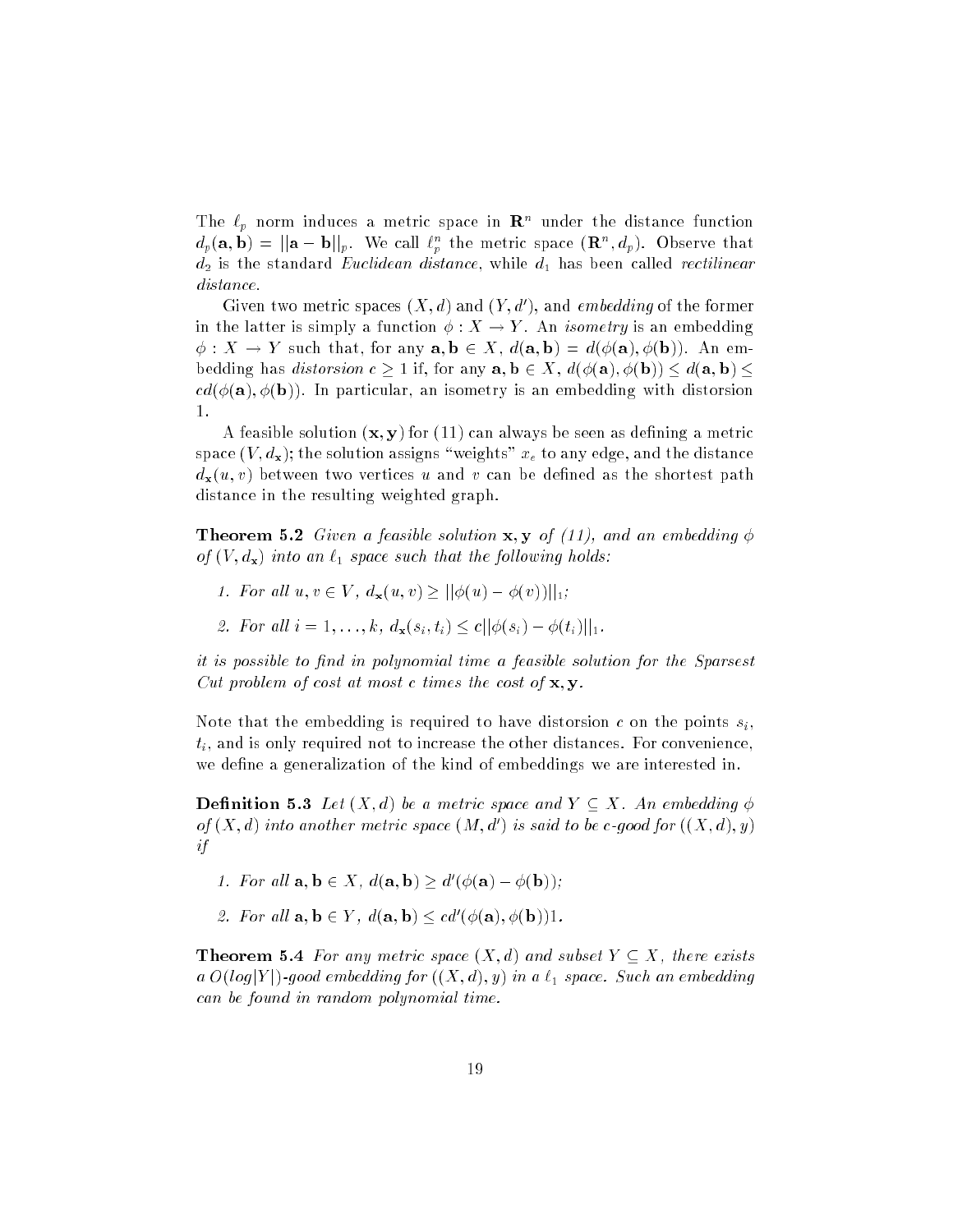>From the fact the (11) can be optimally solved in polynomial time and from the above two theorems it follows that the Sparsest Cut problem admits a  $O(\log k)$ -approximate algorithm.

Randomization is only used in the proof of Theorem 5.4. We will see how to obtain a deterministic version.

**Theorem 5.5** For any metric space  $(X, d)$  and subset  $Y \subseteq X$ , there exists a  $O(log|Y|)$ -good embedding in a  $\ell_2$  space. Such an embedding can be found in random polynomial time.

The existence proof uses the probabilistic method. Once the existence is established, an actual embedding can be found as a standard application of Semidefinite Programming. It is worth stressing that semidefinite programming only works for  $\ell_2$  metrics.

**Theorem 5.6** Any set X of points in a  $\ell_2$  space can be embedded into an  $\ell_1$ space with constant distorsion. The embedding is computable in polynomial time.

This theorem is the hearth of the de-randomization.

**PROOF:** [Rough Sketch] Let m be the dimension of the space containing  $V$ . Let  $S \subseteq \{-1, 1\}$  be a collection of 4-wise independent vectors,  $S \equiv$  $\{s_1,\ldots,s_{|S|}\}\text{.}$  It is possible to construct such a collection of size  $O(m_{\|}^2)$  in poly(*m*) time. The mapping associates to an element  $a \in V$  the element  $\varphi(\mathbf{a}) \in \mathbf{R}$  and defined as follows

$$
\phi(\mathbf{a}) = \left(\frac{1}{|S|}\mathbf{a} \cdot \mathbf{s}_1, \dots, \frac{1}{|S|}\mathbf{a} \cdot \mathbf{s}_m\right)
$$

Such a mapping introduces a distorsion at most  $\sqrt{3}$ .

Combining the proofs of Theorems 5.5 and 5.6 it is possible to get the final result.

 $\Box$ 

**Theorem 5.7** For any metric space  $(X, d)$  and subset  $Y \subseteq X$ , there exists a  $O(log|Y|)$ -good embedding in a  $\ell_1$  space. Such an embedding can be found in polynomial time.

The *deterministic*  $O(\log k)$ -approximate algorithm for the Sparsest Cut problem works as follows:

1. an optimum solution  $(X, y)$  for (11) is found. The cost of such solution is lower bound to the optimum of the Sparsest Cut problem;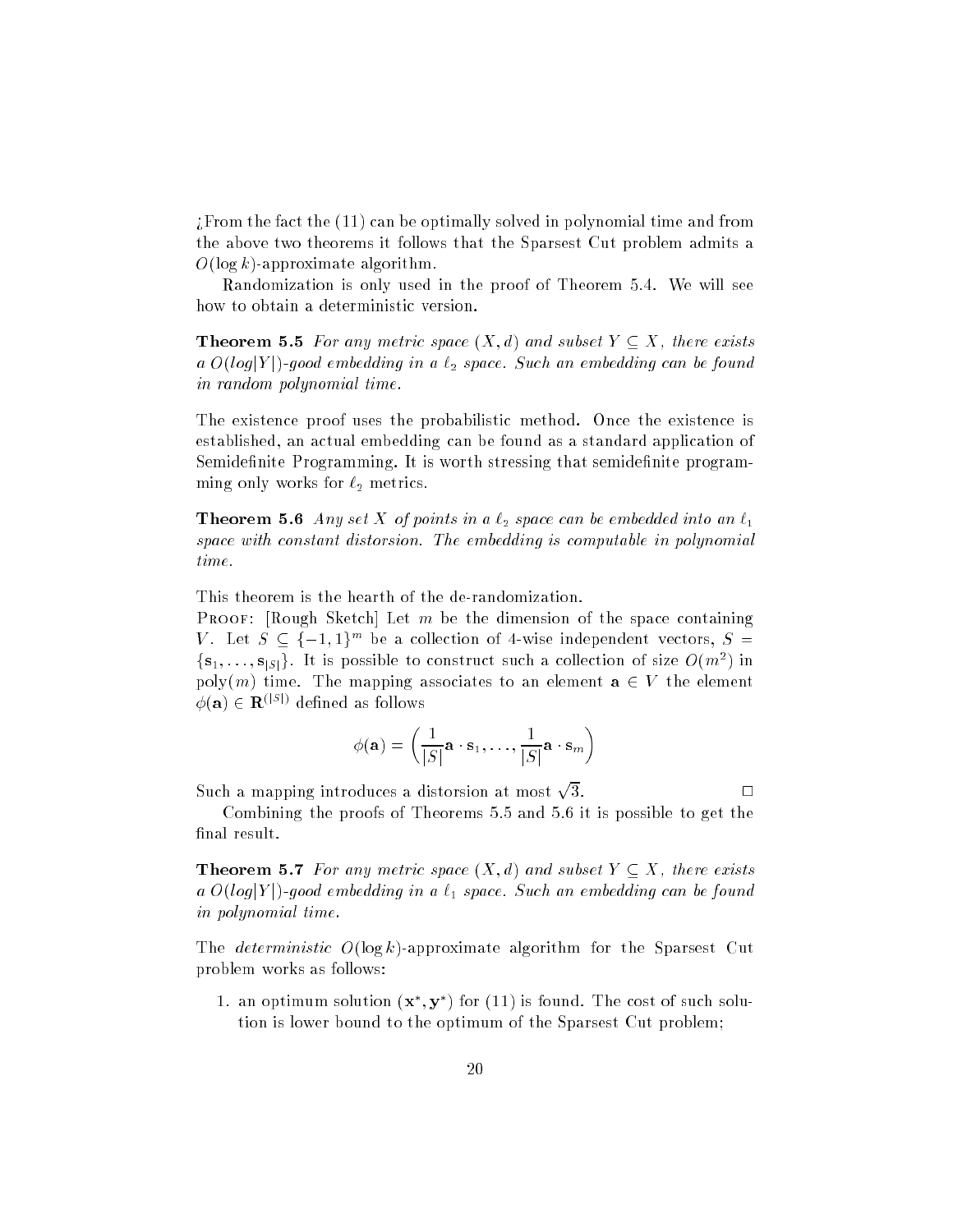- 2. Using Theorem 5.7 we find an  $O(\log k)$ -good embedding for  $((V, d_{\mathbf{x}^*}), \{s_i, t_i : i = 1, \ldots, k\});$
- 3. Using Theorem 5.2 we find a feasible solution for the Sparsest Cut problem of cost at most  $O(10g K)$  times the cost of  $(X, Y)$ . Such a solution is  $O(\log k)$ -approximate.

ATTRIBUTIONS AND RELATED WORK. There has been a lot of research on the approximability of the Sparsest Cut problem and the related Multi Cut problem. Shmoys' survey [Shm96] presents a very complete account on the known results and their history. Regarding the results mentioned in this section, the relation between embeddings in  $\ell_1$  metrics and the Sparsest Cut problems was first noted in  $[AD91]$ . Theorem 5.2 was independently discovered by Linial, London and Rabinovich [LLR95] and by Aumann and Rabani $[AR]$ . The randomized embedding in  $\ell_1$  metrics appeared in a preliminary version [LLR94] of the paper of Linial, London and Rabinovich. The deterministic embedding was found later, by the same authors, and appears in [LLR95]. The deterministic mapping of  $\ell_2$  metrics into  $\ell_1$  metrics using 4-wise independence (Theorem 5.6) is attributed to [Ber97] in [LLR95]. A deterministic  $O(\log k)$ -approximate algorithm for Sparsest Cut was also discovered by Garg [Gar95].

### Acknowledgements

We are grateful to Sanjeev Arora and Oded Goldreich for prompt answers to some questions of ours.

### References

- $[AD91]$  D. Avis and M. Deza. The cut cone,  $\iota$  embeddability, complexity, and multicommodity flows. Networks, 21:595-617, 1991.
- [AFK96] S. Arora, A. Frieze, and H. Kaplan. A new rounding procedure for the assignment problem with applications to dense graph arrangement problems. In Proceedings of the 37th IEEE Symposium on Foundations of Computer Science, pages  $21{-}30$ , 1996.
- [AKK95] S. Arora, D. Karger, and M. Karpinski. Polynomial time approximation schemes for dense instances of NP-hard problems. In Pro-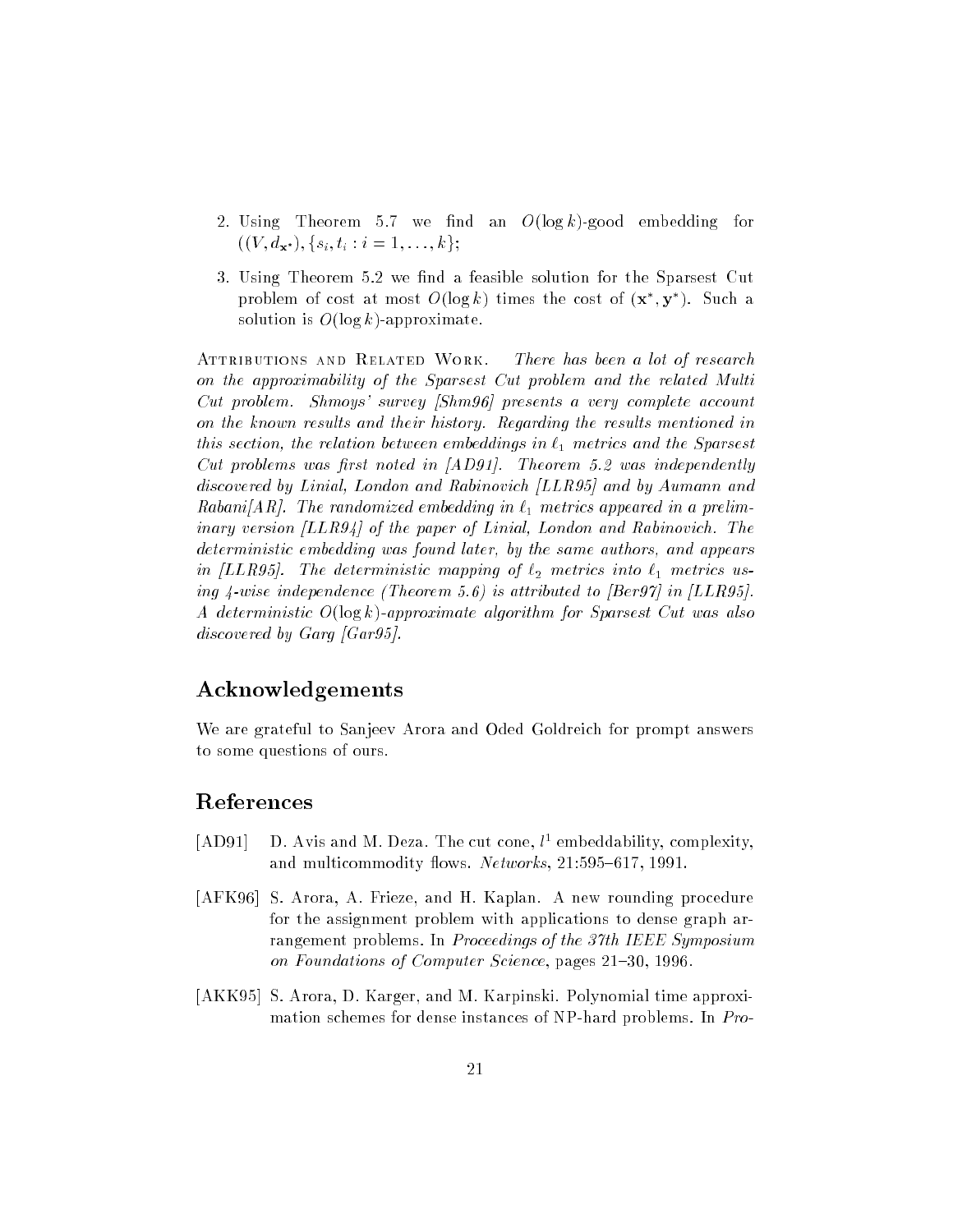ceedings of the 27th ACM Symposium on Theory of Computing, pages 284-293, 1995.

- [AR] Y. Aumann and Y. Rabani. An  $O(\log k)$  approximate min-cut max-flow theorem and approximation algorithm. SIAM Journal on Computing. To appear.
- [Aro97] S. Arora. Nearly linear time approximation schemes for Euclidean TSP and other geometric problems. Manuscript, 1997.
- [AS92] N. Alon and J. Spencer. The Probabilistic Method. Wiley Interscience, 1992.
- [Ber97] B. Berger. The fourth moment method. SIAM Journal on Computing,  $26(4):1188-1207, 1997.$
- [BR94] M. Bellare and J. Rompel. Randomness-efficient oblivious sampling. In Proceedings of the 35th IEEE Symposium on Foundations of Computer Science, pages  $276{-}287$ , 1994.
- [dlV] W.F. de la Vega. MAXCUT has a randomized approximation scheme in dense graphs. Random Structures and Algorithms. To appear.
- [FK96] A. Frieze and R. Kannan. The regularity lemma and approximation schemes for dense problems. In Proceedings of the 37th IEEE Symposium on Foundations of Computer Science, 1996.
- [Gar95] N. Garg. A deterministic  $O(\log k)$ -approximate algorithm for the sparsest cut problem. Manuscript cited in [Shm96], 1995.
- [GGR96] O. Goldreich, S. Goldwasser, and D. Ron. Property testing and its connection with learning and approximation. In Proceedings of the 37th IEEE Symposium on Foundations of Computer Science, 1996.
- [Gil93] D. Gillman. A chernoff bound for random walks on expander graphs. In Proceedings of the 34th IEEE Symposium on Foundations of Computer Science, pages  $680-691$ , 1993.
- [GW94] M. Goemans and D. Williamson. New 3/4-approximation algorithms for the maximum satisfiability problem. SIAM Journal on Discrete Mathematics,  $7(4)$ :656-666, 1994. Preliminary version in Proc. of IPCO'93.